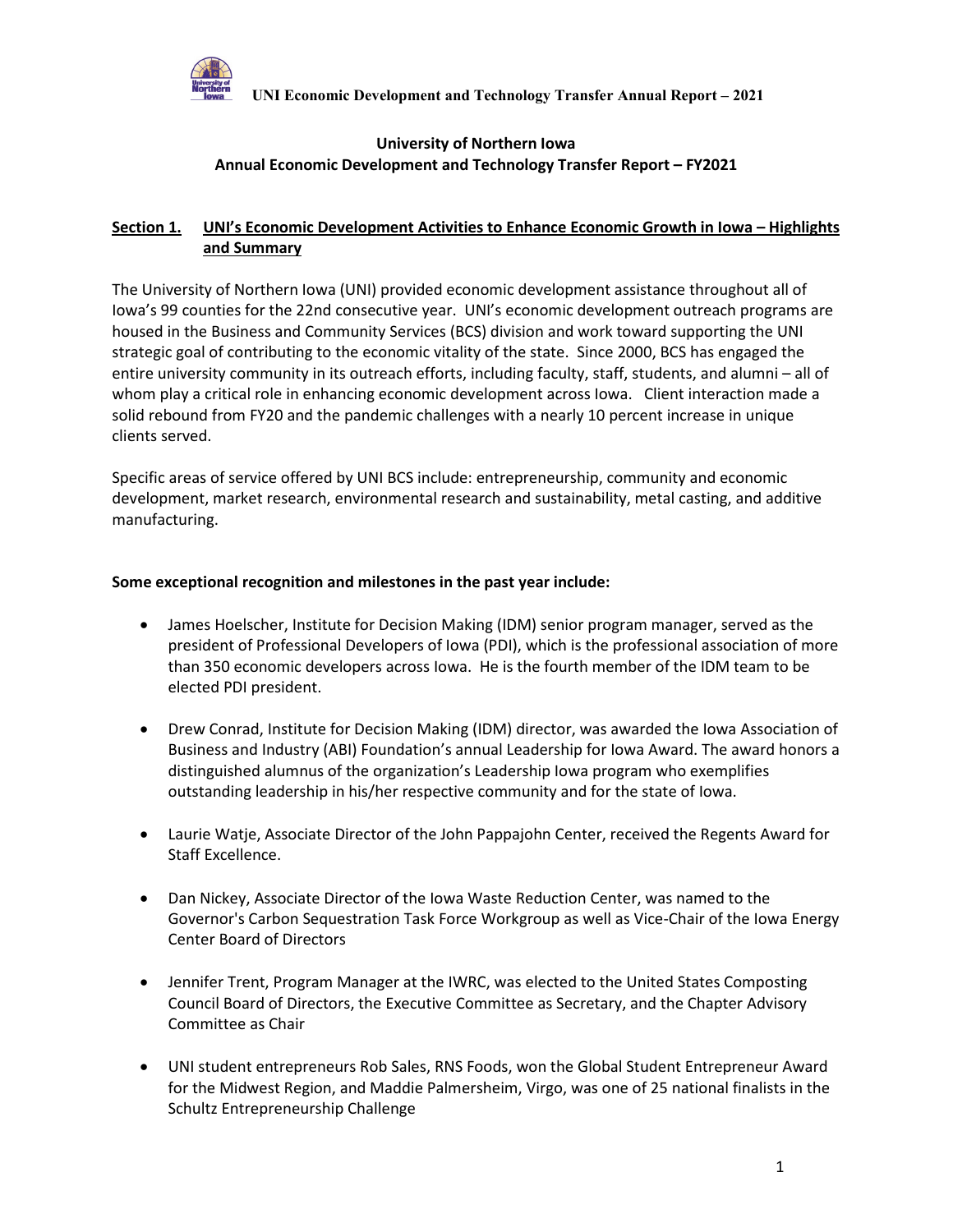

#### **Summary of BCS' key economic development program outcomes for FY2021:**

#### *Overall*

- Provided service in all 99 counties to 3,505 unique business, community, and governmental entities and served an additional 73,538 unique visitors to MyEntre.Net/IASourceLink
- Reached more than 302,000 Iowans through BCS programs and projects
- Engaged 124 faculty members and 240 students in the direct delivery of BCS client services, and another 2,525 students were reached by BCS programs
- Leveraged each \$1 invested by the state with \$5 in private grants, fees, or federal funding

#### *Summarized Impacts on the Iowa Economy*

- The Institute for Decision Making and the Additive Manufacturing Center led training programs related to Industry 4.0 in partnership with Iowa community colleges and CIRAS
- The Institute for Decision Making and Strategic Marketing Services conducted 3 Covid impact surveys and 70 individualized reports were provided to business associations and economic development regions across Iowa. The data was used by the Iowa Economic Development Authority to develop and deliver targeted business and industry assistance
- Market intelligence assistance has been provided to 320 companies by Strategic Marketing Services
- The Family Business Program conducted a 5-part series of workshops for family business and 4 succession planning and value building sessions and facilitated 56 peer group meetings
- IASourceLink, a partnership with IEDA, has now reached 370,000 unique users
- Military bases and depots saved at least \$500,000 annually in painting and coating costs due to better transfer efficiency through painter training provided by the Iowa Waste Reduction Center

#### *Entrepreneurship, Business Development and Incubation*

- Increased participation of entrepreneurs in IASourceLink online resources, a joint program between UNI and the Iowa Economic Development Authority (IEDA), to 73,538 user sessions
- Supported 1,370 Iowa businesses, a record high, with market information by the Business Concierge team
- Provided assistance to 163 second-stage Iowa companies in 67 counties through Advance Iowa, creating 360 jobs
- Incubated 18 student businesses in the John Pappajohn Entrepreneurial Center's (JPEC) R.J. McElroy Student Business Incubator, and 23 additional students were affiliate tenants
- Attracted 15 new companies to the UNI incubators
- Assisted 7 faculty and staff in further pursuing the commercialization of their research and related IP through a new UNI Innovators Program
- Offered 3 virtual cohorts of the Early Founder Program with 33 student entrepreneurs
- Served 14 businesses through the new student consulting program called Panther Biz HQ
- Completed 23 business valuation projects for Iowa companies through the Succession Iowa program
- Conducted 56 peer group meetings with a focus on next generation ownership through Advance Iowa
- Partnered with the Millrace to provide assistance to 22 co-working companies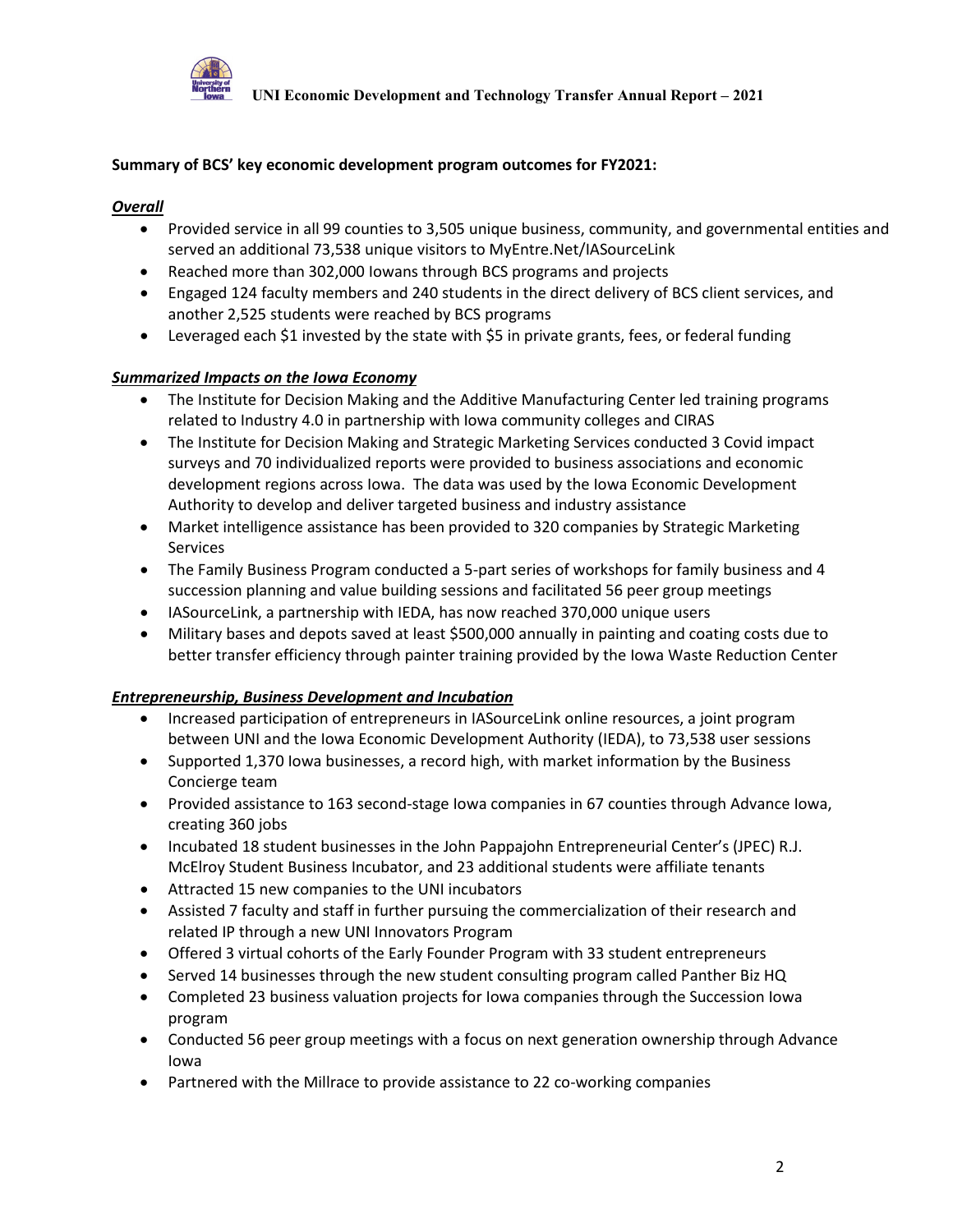

- Graduated 90 innovators from Center for Business Growth and Innovation (CBGI) incubators during the past decade
- Served 390 new clients through UNI's Small Business Development Center (SBDC)

### *Local Economic Development*

- Assisted IEDA with the creation and analysis of 3 COVID-19-related business impact surveys and provided more than 70 local impact reports from the survey data
- Received expanded funding from the Economic Development Administration (EDA) University Center program to focus on additional business impact surveys and provide assistance with intrapreneurship and innovation for local developers
- Provided strategic planning and comprehensive technical assistance to 80 community partners and 8 additional regional groups across Iowa through IDM
- Partnered with the IEDA and Iowa utility companies for an analysis of statewide existing industry survey data
- Continued to assist with local development organizations that annually average creating approximately 1,500 jobs

### *Waste Reduction, Environmental Assistance, and the Bioeconomy*

- Completed over 1,100 residential energy efficiency projects for Iowans through Green Iowa AmeriCorps
- Conducted nearly 600 environmental outreach projects that engaged 3,500 volunteers, and facilitated 625 educational programs for nearly 25,000 participants. Green Iowa AmeriCorps also engaged 120 members in service for professional, hands-on training and skill development
- Distributed 1,100 acres of native seed for 40 county roadsides as part of the Tallgrass Prairie Center's (TPC) roadside vegetation project and published an interactive map to showcase native roadsides
- Provided environmental technical assistance and on-site reviews through IWRC to 111 Iowa small businesses, conducted 8 food waste projects, and certified 30 Green Breweries across the state.
- Expanded CEEE's Local Foods Program impact to \$30 million worth of locally grown food products purchased by institutional buyers from hundreds of Iowa farmers
- Prepared a National Hydrography Dataset for the Iowa Department of Natural Resources and published 300 images of Iowa state parks through the GeoTREE Center
- Provided recycling and reuse project funding and outreach services to 5 companies and 10 organizations through the Recycling Reuse Technology Transfer Center (RRTTC)

### *Advanced Manufacturing and Market Research*

- Delivered painter training to 196 painters within all military branches at the Iowa Waste Reduction Center's (IWRC's) painting facility and at 4 satellite facilities
- Provided market research and competitive intelligence to 14 Iowa companies and organizations by Strategic Marketing Services (SMS)
- Served 52 Iowa foundries and supply chain companies with custom 3D sand-cast core and mold printing services through the Additive Manufacturing Center
- Hosted nearly 1,000 visitors to demonstrate additive manufacturing at the Additive Manufacturing Center
- Assisted all branches of the military with applied research for the manufacturing of cast parts
- Provided technical assistance and materials training to 15 companies across Iowa by the Material Innovation Service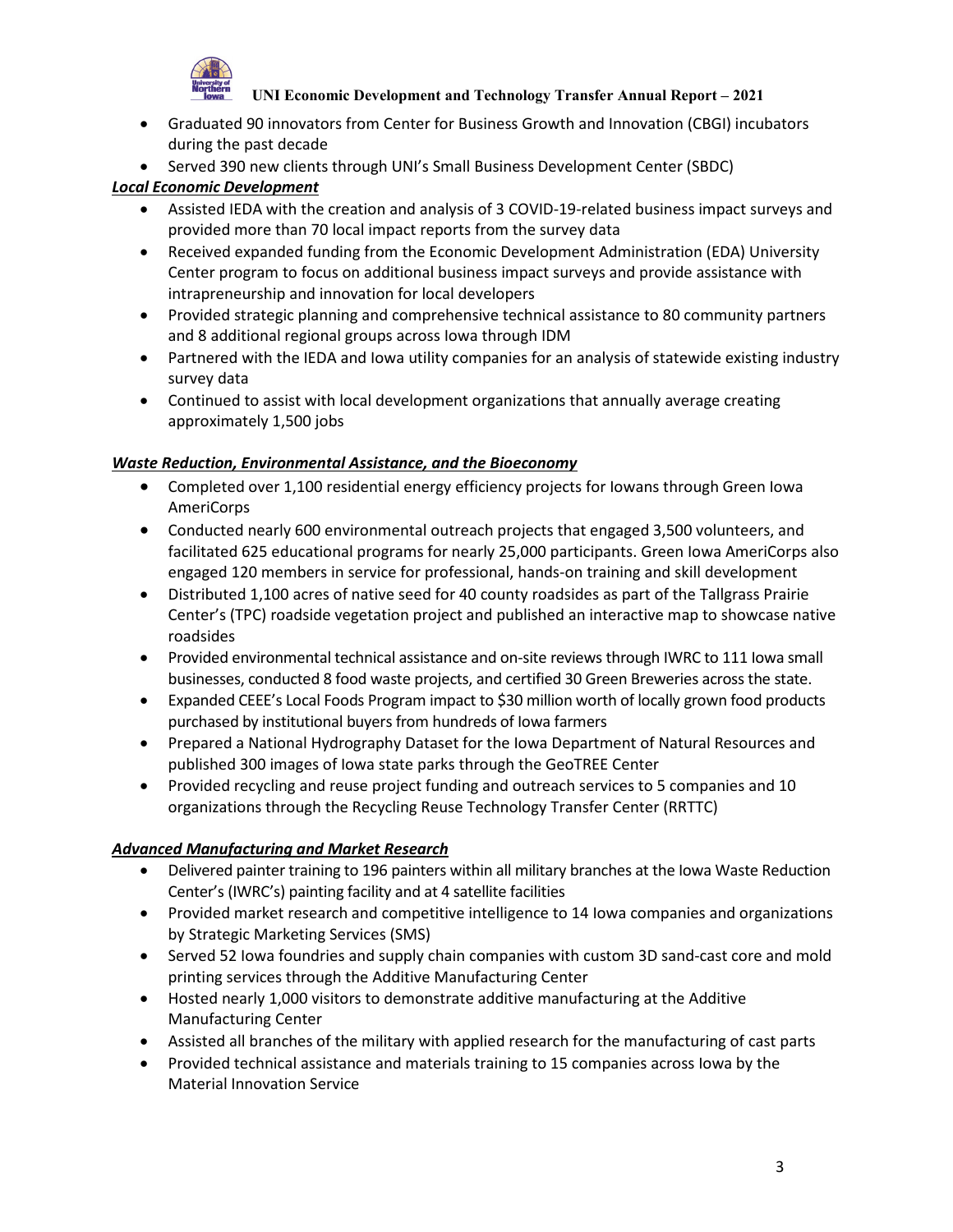

# **Section 2. Technology Transfer and Intellectual Property**

|                                                                                                                                             | UNI                      |
|---------------------------------------------------------------------------------------------------------------------------------------------|--------------------------|
| Number of disclosures of intellectual property                                                                                              | 11                       |
| Number of patent applications filed                                                                                                         | $\overline{2}$           |
| Number of patents awarded                                                                                                                   | 1                        |
| Number of license and option agreements executed on institutional<br>intellectual property                                                  | $\overline{2}$           |
| Number of license and option agreements yielding income                                                                                     | 12                       |
| Revenue to Iowa companies as a result of licensed technologies                                                                              | \$4,100,000              |
| Number of start-up companies formed, in total and in Iowa                                                                                   | 107                      |
| Number of companies in research parks and incubators                                                                                        | 19                       |
| Number of new companies in research parks and incubators                                                                                    | 15                       |
| Number of employees in companies in research parks and incubators                                                                           | 47                       |
| Royalties/license fee income                                                                                                                | \$63,405                 |
| Total sponsored funding *Includes HEERF (COVID Relief)                                                                                      | \$72,363,000             |
| Corporate-sponsored funding for research and economic development<br>and revenue generation (excludes corporate philanthropy - all in lowa) | \$1,181,000              |
| i. Annual appropriations for economic development<br>ii. Regents Innovation Fund                                                            | \$1,460,740<br>\$900,000 |

**FY2021**

# **Section 3. Overview of UNI's Economic Development Programs**

UNI outreach services for community and economic development activities are outlined in a table format on the following seven pages. The format provides a brief overview of each program, its purpose, those served, outcomes for the past year, and some aggregate outcomes as well. Together, the programs served 3,505 unique businesses and organizations in the past year and another 73,538 individuals through the IASourceLink.com entrepreneurial development system and the Business Concierge.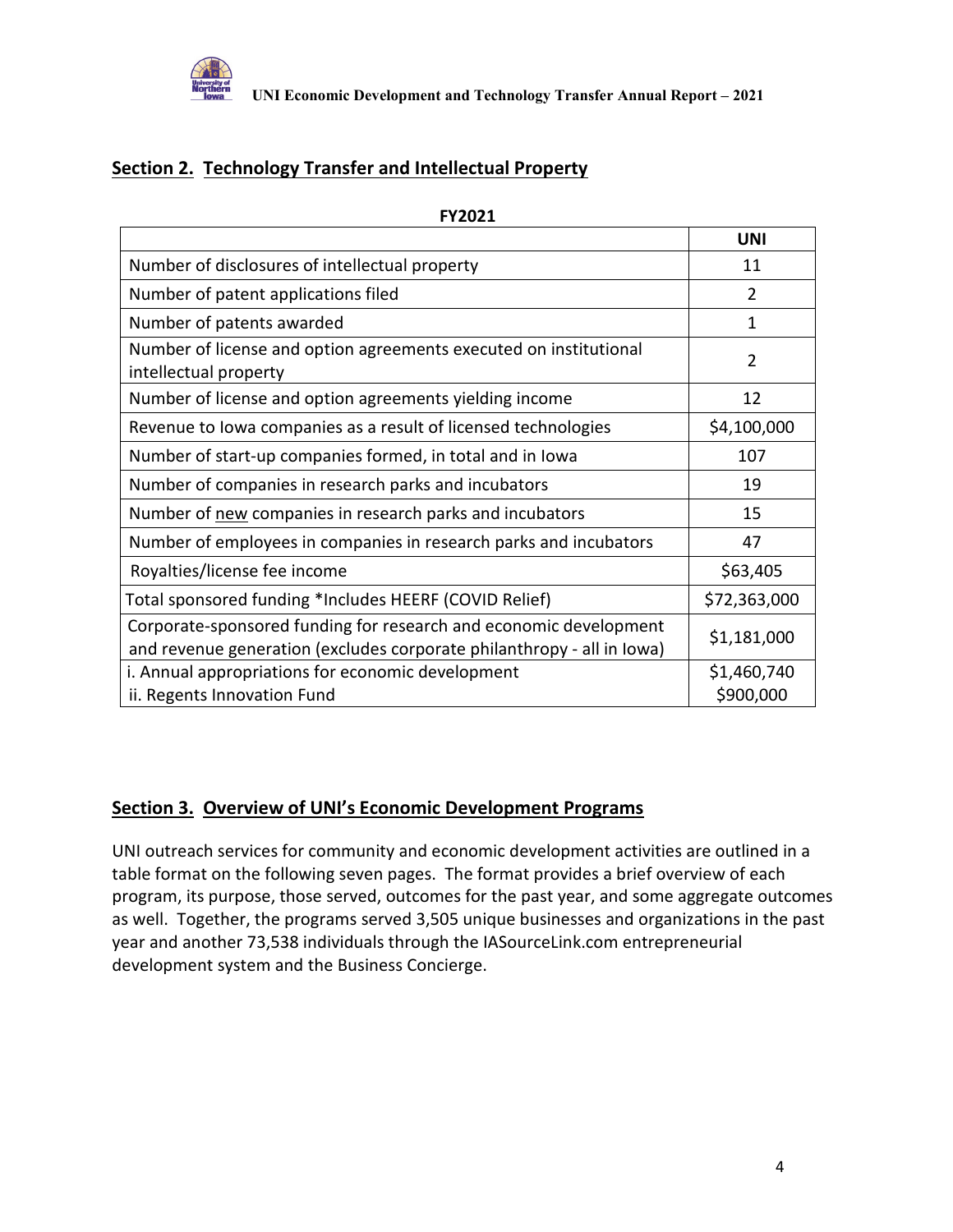

| <b>Programs</b>                                                   | <b>Services</b>                                                                                                                                                                                                | <b>Those Typically</b><br><b>Served</b>                                                                                        | FY 2021 Results (listed)                                                                                                                                                                                                                                                                                                                                | <b>Cumulative Results</b>                                                                                                                                                                                                                                                                                                                                                                                                  |
|-------------------------------------------------------------------|----------------------------------------------------------------------------------------------------------------------------------------------------------------------------------------------------------------|--------------------------------------------------------------------------------------------------------------------------------|---------------------------------------------------------------------------------------------------------------------------------------------------------------------------------------------------------------------------------------------------------------------------------------------------------------------------------------------------------|----------------------------------------------------------------------------------------------------------------------------------------------------------------------------------------------------------------------------------------------------------------------------------------------------------------------------------------------------------------------------------------------------------------------------|
| Advance Iowa<br>(AI)                                              | Rural/Urban<br>Consulting program<br>focused small-and<br>medium-sized<br>existing business<br>providing succession<br>planning, strategic<br>planning, business<br>consulting, training,<br>peer round tables | Small, medium<br>enterprises                                                                                                   | 163 companies assisted<br>✓<br>4 seminars on Succession<br>Planning & Value Building<br>$\checkmark$ 5 Part series for family-owned<br>companies<br>56 Peer Group Meetings<br>✓<br>3 Seminars on Family Business<br>✓<br>Service to clients in 67 counties<br>✓                                                                                         | $\checkmark$ Project work with 1,108 mid-sized<br>companies across the state in all<br>quadrants and industries.                                                                                                                                                                                                                                                                                                           |
| Center for<br><b>Business</b><br>Growth &<br>Innovation<br>(CBGI) | Rural/Urban<br>entrepreneurship<br>development, online<br>entrepreneurship<br>resources, business<br>consulting, business<br>training, business<br>incubation                                                  | Small-and<br>medium-sized<br>businesses,<br>entrepreneurs,<br>entrepreneurial<br>service<br>providers,<br>community<br>leaders | $\checkmark$ Succession Iowa – completed 23<br>client projects<br>$\checkmark$ 7 Webinars - 2,455 attendees<br>Business Concierge served 1,370<br>✓<br>small businesses<br>$\checkmark$ Panther Biz HQ served 22<br>businesses with marketing and<br>public relations support<br>IASourcelink was accessed by<br>$\checkmark$<br>73,538 unique visitors | IASourcelink has reached 370,000 unique<br>users since its launch in 2012.<br>Engaged more than 560 entrepreneurs in<br>the Dream Big Grow Here grant contest<br>since 2010.<br>Over 7,500 business intelligence requests<br>have been completed since 2010.<br>90 companies have graduated from the<br>$\checkmark$<br>CBGI and Innovation Incubators.<br>More than 50,000 live and archived<br>webinar views since 2003. |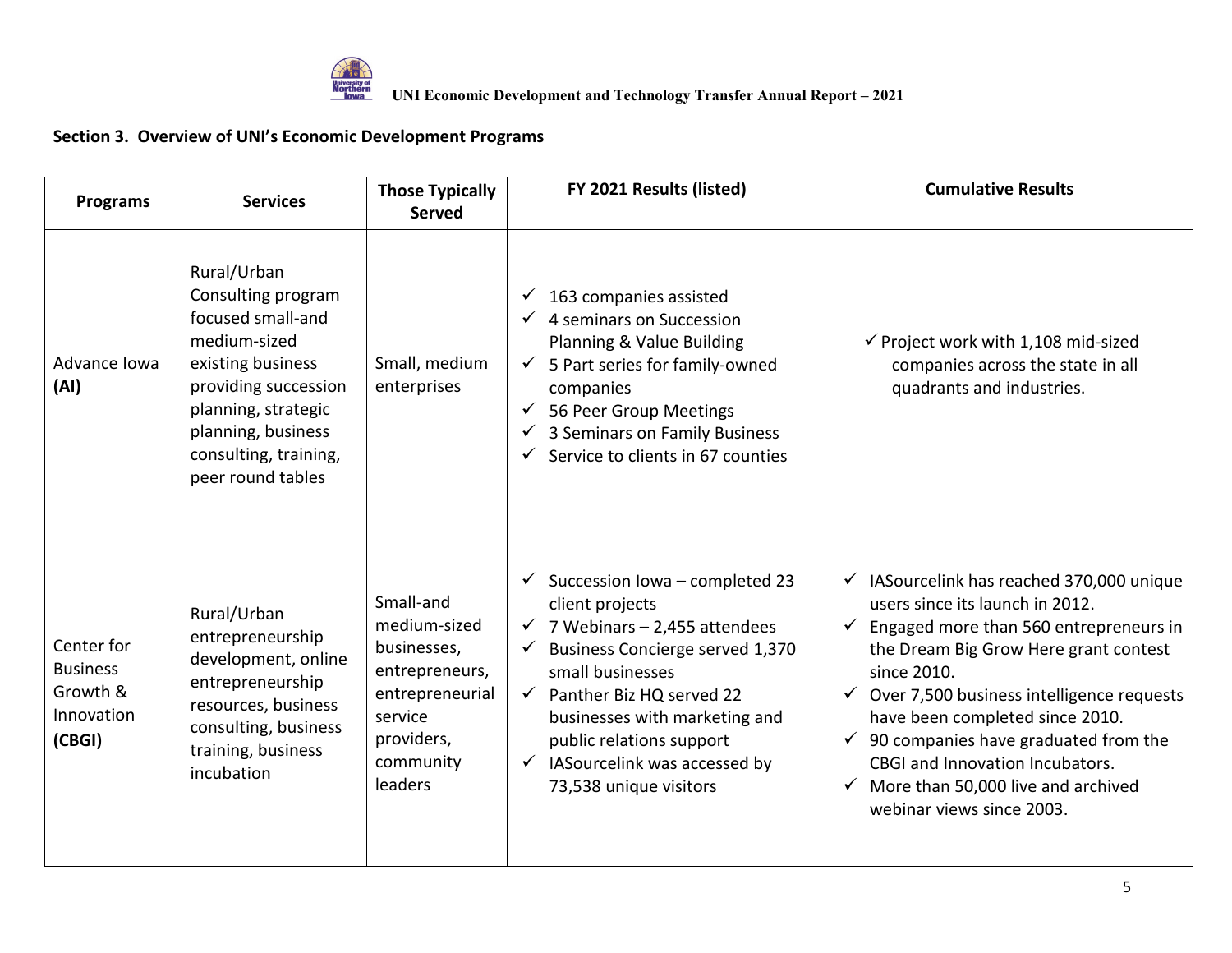

UNI Economic Development and Technology Transfer Annual Report – 2021<br>Morthern<br>Lowall UNI Economic Development and Technology Transfer Annual Report – 2021

| <b>Programs</b>                                                  | <b>Services</b>                                                                                                                                                                                                                                                                                  | <b>Those Typically</b><br><b>Served</b>                                                                                                                    | FY 2021 Results (listed)                                                                                                                                                                                                                                                                                                                                                                                                                                                        | <b>Cumulative Results</b>                                                                                                                                                                                                                                                                                                                                                                                                                                                                                                  |
|------------------------------------------------------------------|--------------------------------------------------------------------------------------------------------------------------------------------------------------------------------------------------------------------------------------------------------------------------------------------------|------------------------------------------------------------------------------------------------------------------------------------------------------------|---------------------------------------------------------------------------------------------------------------------------------------------------------------------------------------------------------------------------------------------------------------------------------------------------------------------------------------------------------------------------------------------------------------------------------------------------------------------------------|----------------------------------------------------------------------------------------------------------------------------------------------------------------------------------------------------------------------------------------------------------------------------------------------------------------------------------------------------------------------------------------------------------------------------------------------------------------------------------------------------------------------------|
| <b>Small Business</b><br>Development<br>Center<br>(SBDC)         | Rural/Urban<br>entrepreneurship<br>development, online<br>entrepreneurship<br>resources, business<br>consulting, business<br>training                                                                                                                                                            | Small and<br>medium sized<br>businesses,<br>entrepreneurs,<br>entrepreneurial<br>service<br>providers,<br>community<br>leaders                             | SBDC served 390 clients<br>$\checkmark$<br>860 counseling hours provided<br>13 new business starts<br>✓<br>\$5.1 million in capital infusion<br>$\checkmark$<br>supported<br>148 jobs created<br>✓                                                                                                                                                                                                                                                                              | Since 2016, the UNI SBDC has provided<br>over 4,000 hours of counseling in their 9-<br>county service area.<br>Contributed to the start of 79 business.<br>Supported the infusion of \$11 million in<br>capital.                                                                                                                                                                                                                                                                                                           |
| Center for<br>Energy and<br>Environmental<br>Education<br>(CEEE) | Technical assistance,<br>educational programs<br>and leadership in<br>residential energy<br>efficiency and<br>weatherization,<br>environmental<br>conservation and<br>water quality testing<br>and mitigation, food<br>insecurity, and<br>sustainability efforts<br>for k-12 school<br>districts | lowa residents,<br>nonprofit<br>organizations,<br>teachers,<br>students,<br>school districts,<br>city<br>governments,<br>utility<br>providers,<br>counties | Secured grants to convene<br>✓<br>stakeholders across lowa to<br>develop a statewide plan to<br>strengthen lowa's food system.<br>Launched A Garden in Every Lot,<br>involving AmeriCorps members<br>in offering garden starter<br>services to the underserved<br>members of our metro area.<br>$\checkmark$<br>Launched Sustainable Cities<br>Program in Collaboration with<br>multiple organizations to offer<br>resilience/sustainability planning<br>for small communities. | $\checkmark$ Over the past 4 years, CEEE's<br>Environmental Health Program's flagship<br>project, Good Neighbor Iowa has helped<br>12,164 acres of turf be managed without<br>pesticides, 210 parks across lowa have<br>pledged to manage their turf pesticide-<br>free; 55 churches, 4 co-op groceries have<br>gone pesticide-free. As a result, 19,271<br>children in 61 childcare centers and 40<br>schools were protected from exposure<br>and 142,371 pounds of weed killers were<br>not applied to lowa's watershed. |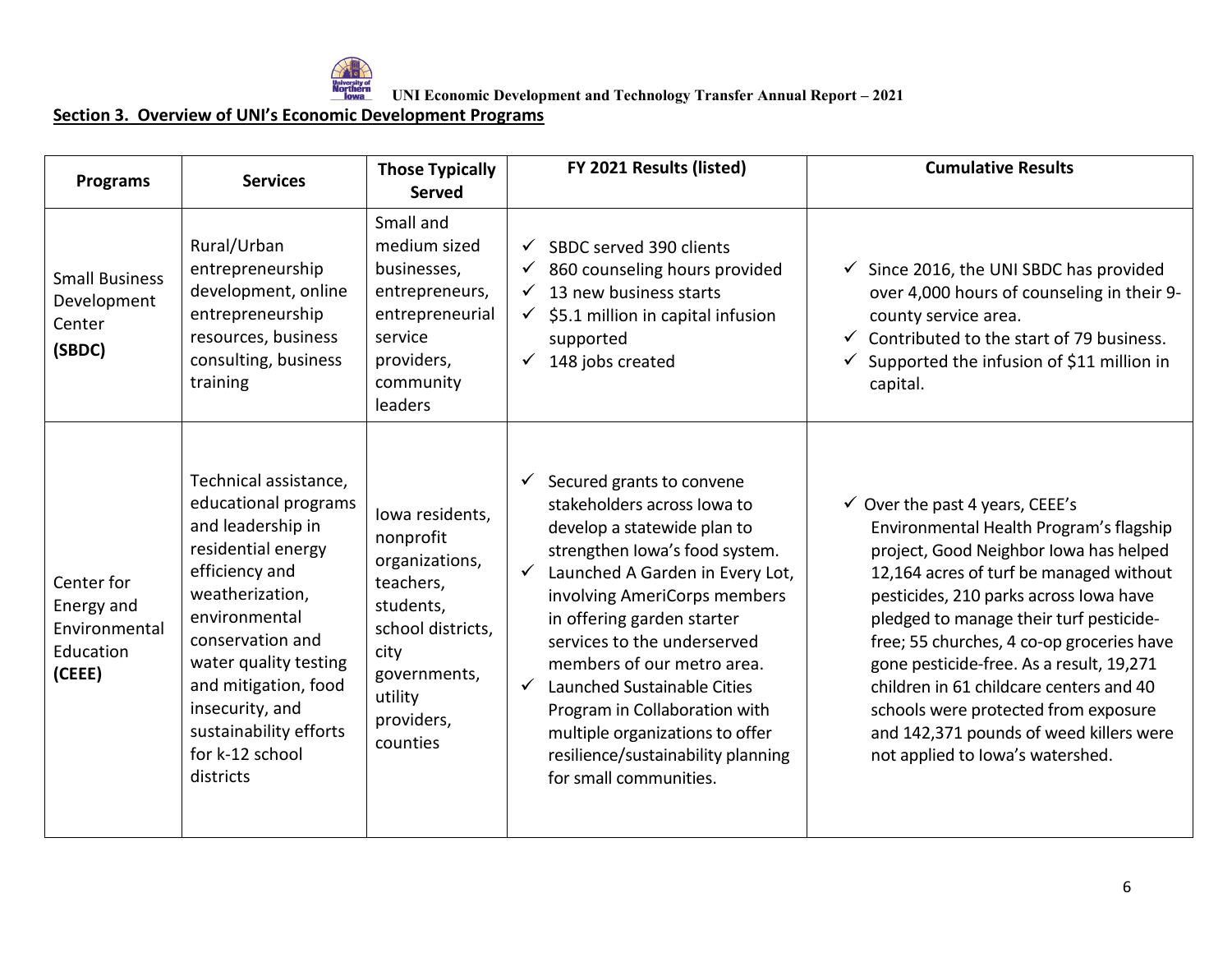

UNI Economic Development and Technology Transfer Annual Report – 2021<br>Worthern<br>Toward UNI Economic Development and Technology Transfer Annual Report – 2021

| <b>Programs</b>                                                                                      | <b>Services</b>                                                                                                                       | <b>Those Typically</b><br><b>Served</b>                                                                                            | FY 2021 Results (listed)                                                                                                                                                                                                                                                                                                                                                                                                                               | <b>Cumulative Results</b>                                                                                                                                                                                                                                                      |
|------------------------------------------------------------------------------------------------------|---------------------------------------------------------------------------------------------------------------------------------------|------------------------------------------------------------------------------------------------------------------------------------|--------------------------------------------------------------------------------------------------------------------------------------------------------------------------------------------------------------------------------------------------------------------------------------------------------------------------------------------------------------------------------------------------------------------------------------------------------|--------------------------------------------------------------------------------------------------------------------------------------------------------------------------------------------------------------------------------------------------------------------------------|
| Geoinformatics<br>Training,<br>Research,<br><b>Education and</b><br>Extension<br>Center<br>(GeoTREE) | Geospatial<br>technologies,<br>education, research,<br>and outreach<br>activities for federal,<br>state, local and tribal<br>agencies | Federal, state,<br>local, and tribal<br>(FSLT)<br>governmental<br>agencies                                                         | Developed processes and began<br>conflation of National<br>Hydrography Dataset in<br>collaboration with Iowa DNR<br>√ Updated Linn County GIS<br>databases, solar radiation<br>modeling for Linn County.<br>Captured and published 300<br>$\checkmark$<br>images for DNR State Parks.<br>Worked with UNI TPC under<br>IDALS funding to develop virtual<br>tour resources.                                                                              | Project work with hundreds of public<br>✓<br>agencies, academic groups/departments,<br>and private companies. Development and<br>delivery of many geospatial data and custom<br>applications.                                                                                  |
| Institute for<br>Decision<br>Making<br>(IDM)                                                         | Hands-on community<br>and economic<br>development<br>guidance and<br>research                                                         | Economic<br>development<br>organizations,<br>chambers of<br>commerce, city<br>councils,<br>communities,<br>utilities and<br>others | Assistance and research provided<br>to 80 community organizations, 8<br>regional development groups,<br>and 45 services.<br>Partnered with the Iowa<br>$\checkmark$<br><b>Economic Development Authority</b><br>and Iowa utilities for an analysis<br>of statewide existing industry<br>survey data<br>Assisted with the completion of a<br>third statewide COVID-19 impact<br>survey.<br>Partnered in a statewide Industry<br>4.0 Partner Consortium. | $\checkmark$ Served over 830 communities, counties and<br>groups in all of lowa's counties to date<br>$\checkmark$ Community clients report 1,500 - 2,000 new<br>jobs annually as a result of IDM assistance<br>Trained over 1,000 economic development<br>✓<br>professionals. |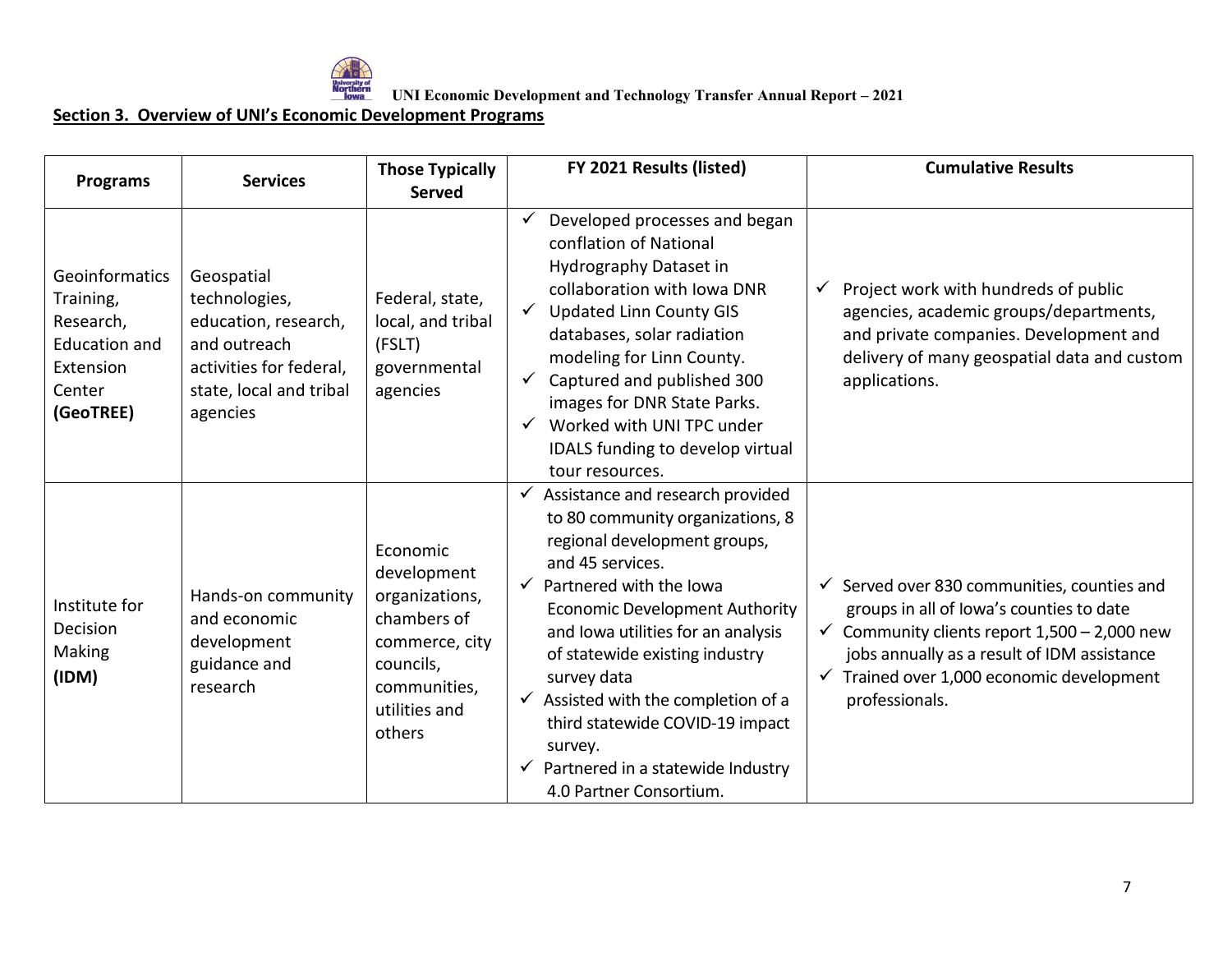

UNI Economic Development and Technology Transfer Annual Report – 2021<br>Weightern<br>Toward UNI Economic Development and Technology Transfer Annual Report – 2021

| <b>Programs</b>                                          | <b>Services</b>                                                                                                                                                                                                                                     | <b>Those Typically</b><br><b>Served</b>                                                                                                                            | FY 2021 Results (listed)                                                                                                                                                                                                                                                                                                                                                                                           | <b>Cumulative Results</b>                                                                                                                                                                                                                                                                                                                                                                                                                                                                                                                                                                   |
|----------------------------------------------------------|-----------------------------------------------------------------------------------------------------------------------------------------------------------------------------------------------------------------------------------------------------|--------------------------------------------------------------------------------------------------------------------------------------------------------------------|--------------------------------------------------------------------------------------------------------------------------------------------------------------------------------------------------------------------------------------------------------------------------------------------------------------------------------------------------------------------------------------------------------------------|---------------------------------------------------------------------------------------------------------------------------------------------------------------------------------------------------------------------------------------------------------------------------------------------------------------------------------------------------------------------------------------------------------------------------------------------------------------------------------------------------------------------------------------------------------------------------------------------|
| Iowa Waste<br>Reduction<br>Center<br>(IWRC)              | Free, confidential,<br>non-regulatory<br>environmental and<br>energy efficiency<br>assistance for Iowa<br>small businesses and<br>public entities, food<br>waste reduction<br>assistance across<br>lowa, and industry<br>training and<br>education. | Small<br>businesses<br>throughout<br>lowa; food<br>waste<br>generators;<br>military and<br>industrial<br>painters                                                  | Detailed one-on-one<br>$\checkmark$<br>environmental assistance was<br>provided to 111 lowa small<br>businesses, including 8 food<br>waste reduction visits and 37<br>energy efficiency visits.<br>Military painter training was<br>conducted by IWRC staff at 4<br>satellite sites training 196<br>painters.                                                                                                      | Provided detailed assistance or on-site<br>✓<br>review to 6,340 lowa small businesses.<br>$\checkmark$ Certified 30 Iowa craft breweries.<br>Provided 4,269 certifications to military<br>painters and DoD contractors.                                                                                                                                                                                                                                                                                                                                                                     |
| John<br>Pappajohn<br>Entrepreneurial<br>Center<br>(JPEC) | Research,<br>entrepreneurship<br>education,<br>technology transfer,<br>and capital<br>investment programs                                                                                                                                           | <b>Students</b><br>interested in<br>entrepre-<br>neurship, UNI<br>faculty and staff<br>entrepreneurs,<br>new ventures<br>and rapidly<br>growing small<br>companies | 4,525 businesses and individuals<br>$\checkmark$<br>were assisted through all JPEC<br>programs<br>15 student business owners with<br>$\checkmark$<br>18 employees were provided<br>dedicated office space and an<br>additional 23 student business<br>owners were provided business<br>guidance.<br>The JPEC staff offered three<br>virtual cohorts of the Early<br>Founder Accelerator Program to<br>33 students. | The JPEC Student Business Incubator has<br>$\checkmark$<br>provided space to more than<br>210 business owners since FY05<br>The Department of Marketing was renamed<br>$\checkmark$<br>the Department of Marketing and<br>Entrepreneurship.<br>Since FY13, 3,006 College of Business<br>$\checkmark$<br>Administration students have learned about<br>and crafted an elevator pitch through<br>presentations by JPEC instructors.<br>Since FY13, 59 businesses and<br>$\checkmark$<br>non-profits have had their projects<br>completed by Entrepreneurial Strategy<br>(MKTG 3586) students. |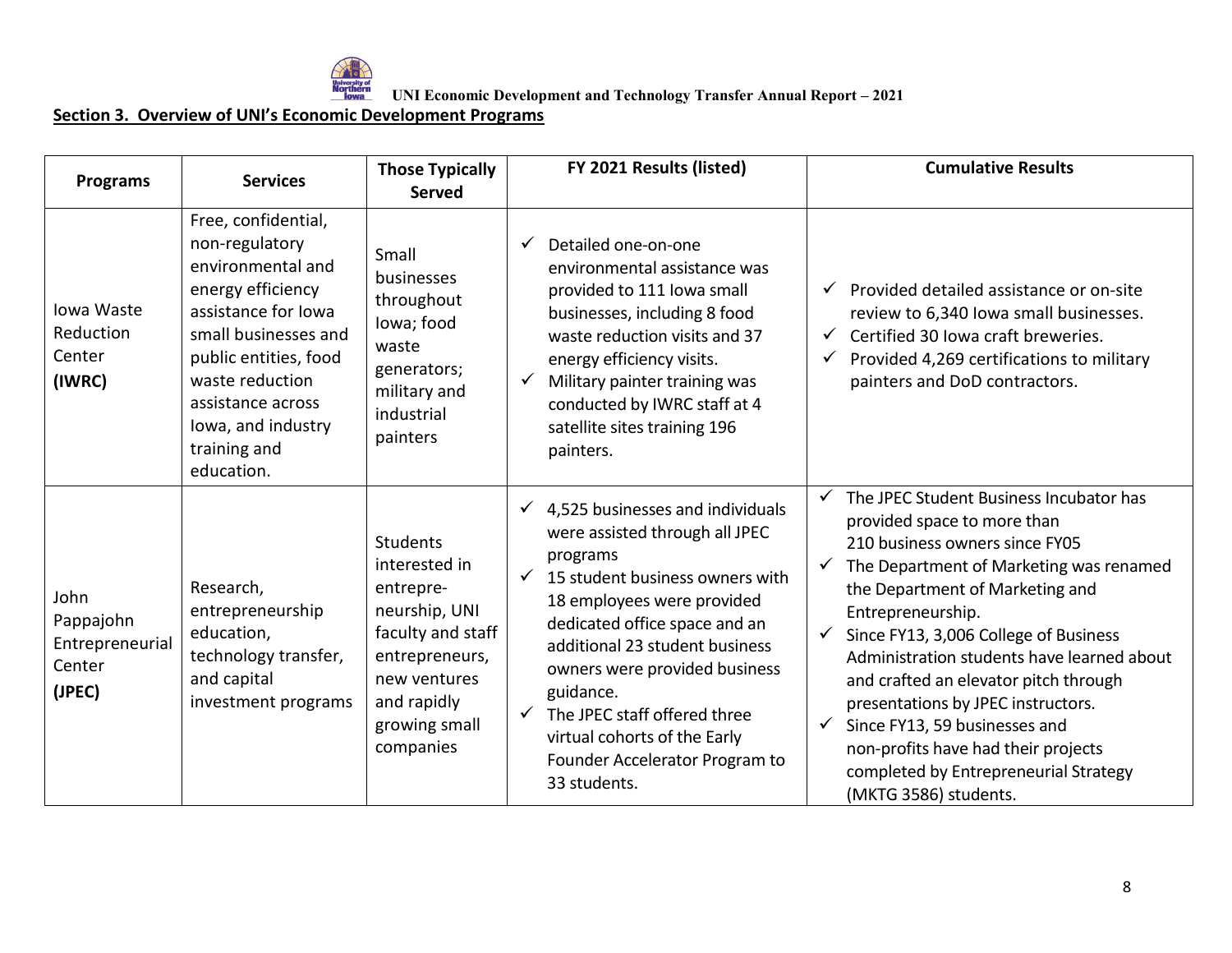

UNI Economic Development and Technology Transfer Annual Report – 2021<br>Weightern<br>Toward UNI Economic Development and Technology Transfer Annual Report – 2021

| <b>Programs</b>                                                                        | <b>Services</b>                                                                                                                                                  | <b>Those Typically</b><br><b>Served</b>                                                                                                                       | FY 2021 Results (listed)                                                                                                                                                                                                                                                                                                                                                            | <b>Cumulative Results</b>                                                                                                                                                             |
|----------------------------------------------------------------------------------------|------------------------------------------------------------------------------------------------------------------------------------------------------------------|---------------------------------------------------------------------------------------------------------------------------------------------------------------|-------------------------------------------------------------------------------------------------------------------------------------------------------------------------------------------------------------------------------------------------------------------------------------------------------------------------------------------------------------------------------------|---------------------------------------------------------------------------------------------------------------------------------------------------------------------------------------|
| <b>Metal Castings</b><br>Center (MCC)<br>and Additive<br>Manufacturing<br>Center (AMC) | Metal casting<br>technologies, applied<br>research, testing and<br>training<br>Additive<br>manufacturing<br>technology<br>development and<br>service to Iowa SME | lowa casting<br>users, foundries<br>and foundry<br>suppliers<br><b>Iowa Small</b><br>businesses<br>including<br>manufacturing<br>and service<br>organizations | lowa active contracts with 52<br>companies, provided outreach<br>projects to 11 lowa foundries<br>and technical assistance to 50<br>additional foundries.<br>Conducted DOD-sponsored<br>research into front-line<br>manufacturing of cast parts.<br>Conducted projects in<br>Manufacturing 4.0 technologies<br>including real time process<br>sensors and robotic<br>manufacturing. | $\checkmark$ More than 2,150 industry-funded projects<br>have been completed to date and more than<br>100 clients assisted with additive<br>manufacturing and cast metals technology. |
| <b>Materials</b><br>Innovation<br>Service (MIS)                                        | Mechanical, physical<br>and chemical tests of<br>metals, polymers and<br>cementitious<br>materials                                                               | Serving Iowa<br>manufacturers<br>and suppliers                                                                                                                | Technical assistance and testing<br>$\checkmark$<br>was provided to 15 companies<br>across lowa.                                                                                                                                                                                                                                                                                    | Technical assistance or testing provided to<br>approximately 200 companies with more<br>than 2,100 hours of testing provided.                                                         |
| Panther<br>Initiative for<br>Environmental<br>Equity and<br>Resilience<br>(PIEER)      | Environmental social<br>justice awareness,<br>education, outreach<br>and research                                                                                | Serving Iowans,<br>especially those<br>affected by<br>environmental<br>equity issues                                                                          | $\checkmark$ Outreach awareness and<br>education related to<br>environmental social justice to<br>organizations in the Cedar Valley.                                                                                                                                                                                                                                                | Outreach and educational awareness<br>provided to 5 organizations and more than<br>800 individuals this year, including<br>community, UNI and governmental<br>organizations.          |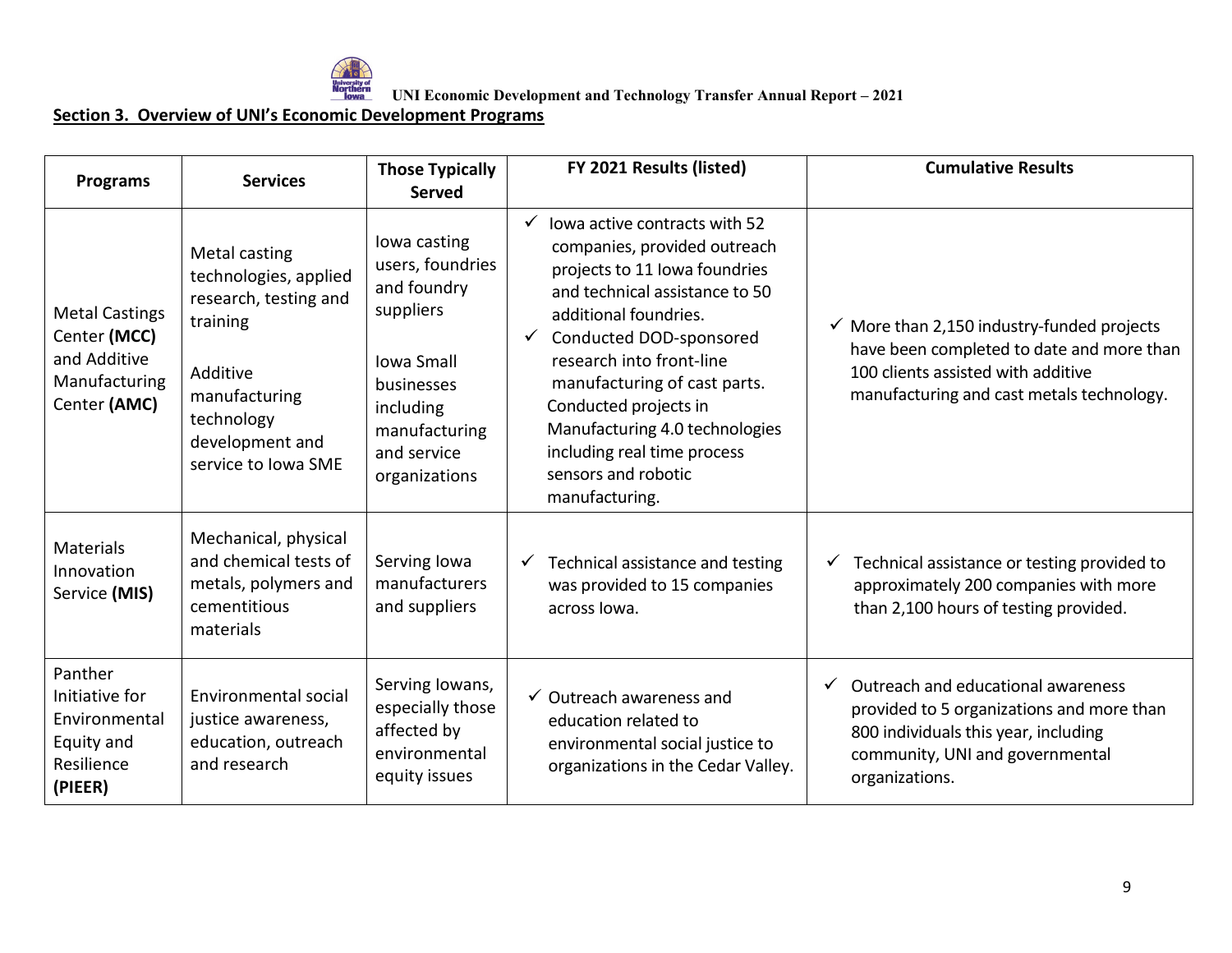

UNI Economic Development and Technology Transfer Annual Report – 2021<br>Weightern<br>Toward UNI Economic Development and Technology Transfer Annual Report – 2021

| <b>Programs</b>                                                           | <b>Services</b>                                                      | <b>Those Typically</b><br>Served                                               | FY 2021 Results (listed)                                                                                                                                                                                                                                                                                 | <b>Cumulative Results</b>                                                                                                                                                                                                                                  |
|---------------------------------------------------------------------------|----------------------------------------------------------------------|--------------------------------------------------------------------------------|----------------------------------------------------------------------------------------------------------------------------------------------------------------------------------------------------------------------------------------------------------------------------------------------------------|------------------------------------------------------------------------------------------------------------------------------------------------------------------------------------------------------------------------------------------------------------|
| Recycling and<br>Reuse<br>Technology<br><b>Transfer Center</b><br>(RRTTC) | Recycling and by-<br>products research,<br>education and<br>outreach | Serving Iowa<br>businesses, the<br>recycling<br>industry and<br>lowa citizens. | Research project funding and<br>✓<br>outreach services related to<br>recycling and reuse was provided<br>to 5 companies and<br>organizations.                                                                                                                                                            | Over 42 RRTTC funded research projects<br>$\checkmark$<br>Over 170 reports and publications available.<br>Outreach and services provided to more<br>than 7,800 individuals, including<br>business/industry, K-12 students, teachers,<br>and lowa citizens. |
| Strategic<br>Marketing<br>Services<br>(SMS)                               | Market research and<br>analysis                                      | Businesses,<br>entrepreneurs<br>and non-profit<br>organizations                | Market research and analysis<br>$\checkmark$<br>services were provided to 14 lowa<br>organizations.<br>Assisted the United Ways of Iowa<br>$\checkmark$<br>in assessing the statewide impact<br>of COVID-19.<br>Assisted the Iowa Economic<br>Development Authority in<br>assessing the impact of COVID. | Since 1990, market research and analysis<br>services have been provided to 321 lowa<br>companies, many multiple times.                                                                                                                                     |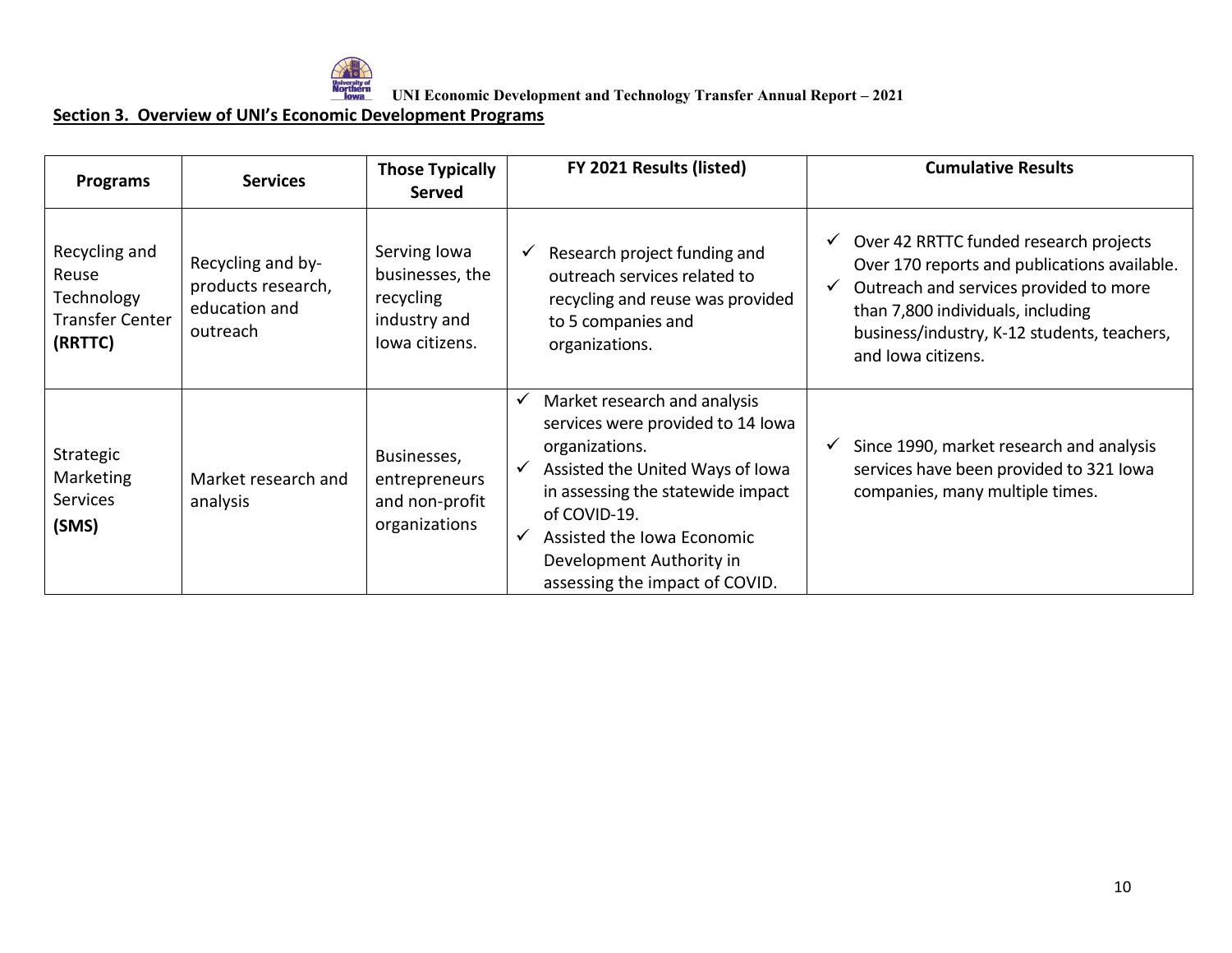

UNI Economic Development and Technology Transfer Annual Report – 2021<br>Waveful and UNI Economic Development and Technology Transfer Annual Report – 2021

| <b>Programs</b>                          | <b>Services</b>                                                                                                                                                                                                                                                                                            | <b>Those Typically</b><br><b>Served</b>                                                                                                                                               | FY 2021 Results (listed)                                                                                                                                                                                                                                                                                                                                                                                                                        | <b>Cumulative Results</b>                                                                                                                                                                                                                                                                                                                                                                                                                                                                                                                                                     |
|------------------------------------------|------------------------------------------------------------------------------------------------------------------------------------------------------------------------------------------------------------------------------------------------------------------------------------------------------------|---------------------------------------------------------------------------------------------------------------------------------------------------------------------------------------|-------------------------------------------------------------------------------------------------------------------------------------------------------------------------------------------------------------------------------------------------------------------------------------------------------------------------------------------------------------------------------------------------------------------------------------------------|-------------------------------------------------------------------------------------------------------------------------------------------------------------------------------------------------------------------------------------------------------------------------------------------------------------------------------------------------------------------------------------------------------------------------------------------------------------------------------------------------------------------------------------------------------------------------------|
| <b>Tallgrass Prairie</b><br>Center (TPC) | Coordination and<br>assistance for county<br>roadside managers,<br>farmers and<br>agricultural<br>conservation<br>professionals;<br>stewardship of<br>source-identified<br>foundation seed for<br>native seed industry;<br>educational materials<br>on the tallgrass<br>prairie ecosystem for<br>educators | lowa county<br>governments,<br>state DOT,<br>USDA-NRCS,<br>commercial<br>native seed<br>producers,<br>county<br>conservation<br>boards, K-12<br>science<br>educators and<br>students. | Distributed >1100 acres-worth<br>$\checkmark$<br>of native seed for 40 county<br>roadsides.<br>Hosted 4 Green Iowa<br>$\checkmark$<br>AmeriCorps, employed 3<br>program assistants and trained 4<br>undergraduate researchers and<br>two MS students.<br>Produced Iowa-source<br>✓<br>foundation seed from over 30<br>ecotypes.<br>Planted 15 acres of the 77-acre<br>Irvine Prairie for benefit of<br>students and surrounding<br>communities. | More than 50,000 acres of Iowa counties<br>rights-of-way have been planted to native<br>vegetation.<br>47 Iowa counties use ecologically<br>integrated management on ~315,000 acres<br>of public roadsides.<br>Public and private land managers have<br>access to 85 species of genetically diverse,<br>source-identified seed, including grasses,<br>sedges, and many species of wildflowers.<br>107 UNI students and recent graduates<br>have gained hands-on practical<br>experiences as TPC employees, and/or<br>specific training on prairie restoration,<br>since 2002. |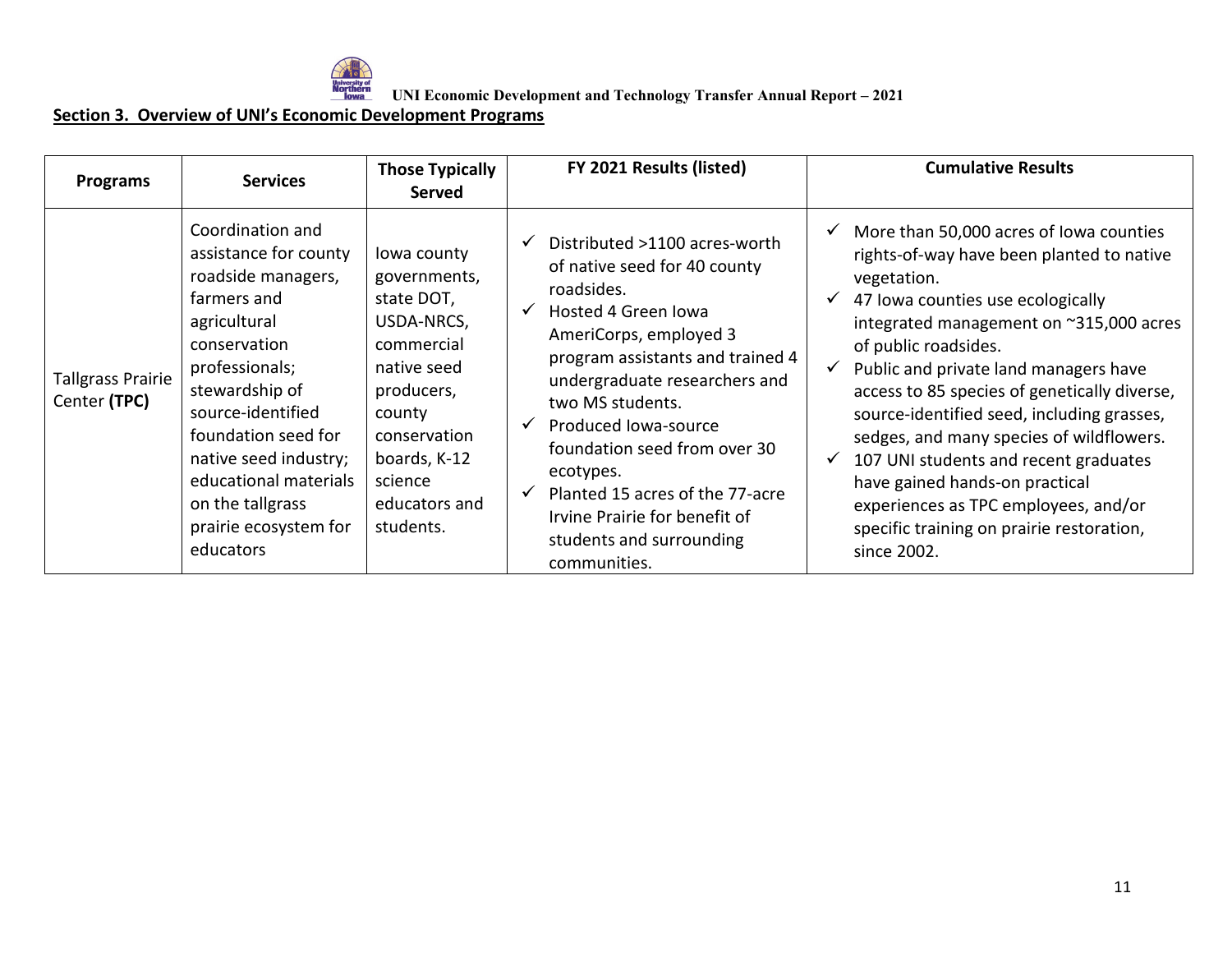

### **Section 4: Regents Innovation Funding Report**

UNI's FY2021 Regents Innovation Funding (RIF) Annual Report (also known as the Skilled Worker and Job Creation Fund) is on file at the University of Northern Iowa and was submitted separately. Projects and outcomes partially supported by the RIF are included in this annual report.

#### **Section 5: Collaborative Projects**

Each year, UNI works closely with the other Regent institutions and state, federal and local agencies on collaborative projects. The following projects represent a sampling of these collaborative projects.

#### **Center for Business Growth and Innovation (CBGI) and Advance Iowa Partnerships Key to Success**

- UNI's Business Concierge service provided information and business assistance to 1,370 direct business owners. IASourceLink: The IASourceLink program continues as a strong partnership between UNI and the Iowa Economic Development Authority. The program collaborated with the following regional, state, and local partners: Iowa Department of Revenue, Iowa Commission on the Status of Women, Iowa BioTech Connect, New Bohemian Innovation Collaborative (NewBoCo),Technology Association of Iowa, Pappajohn Entrepreneurial Center(s), Iowa Waste Reduction Center, SourceLink, U.S. Small Business Administration, Iowa Small Business Development Centers, Iowa Farm Bureau/Renew Rural Iowa, Iowa Area Development Group, Iowa Association of Business and Industry, BizStarts, Entrepreneurial Development Center (EDC), Main Street Iowa and more.
- CBGI hosted a Venture School cohort with the University of Iowa John Pappajohn Entrepreneurial Center. The seven-week course is focused on helping new companies find their value and scale. Community members and CBGI/UNI JPEC staff served as mentors for the teams. Twenty-two teams went through the cohort in FY21 in partnership with the Black Business Entrepreneurship Accelerator in Waterloo.
- CBGI/Advance Iowa collaborated with UNI Business Faculty, Brett Olsen to continue to grow the Succession Iowa program, assisting small and medium sized firms with valuation. CBGI staff and students worked with Professor Olsen to launch Succession Iowa and complete 23 business valuations during our first full year of operation.
- The UNI Advance Iowa program has collaborated with the Iowa Rural Development Council to represent the voice of closely held small businesses across the state. This includes a focus on succession planning and the immediacy of this issue from an economic development standpoint.
- The UNI Small Business Development Center and CBGI directors served as an instructors for the 24/7 BLAC Black Business Entrepreneurship Accelerator Venture School Spring Cohort. Eleven Black-owned small businesses participated in the program.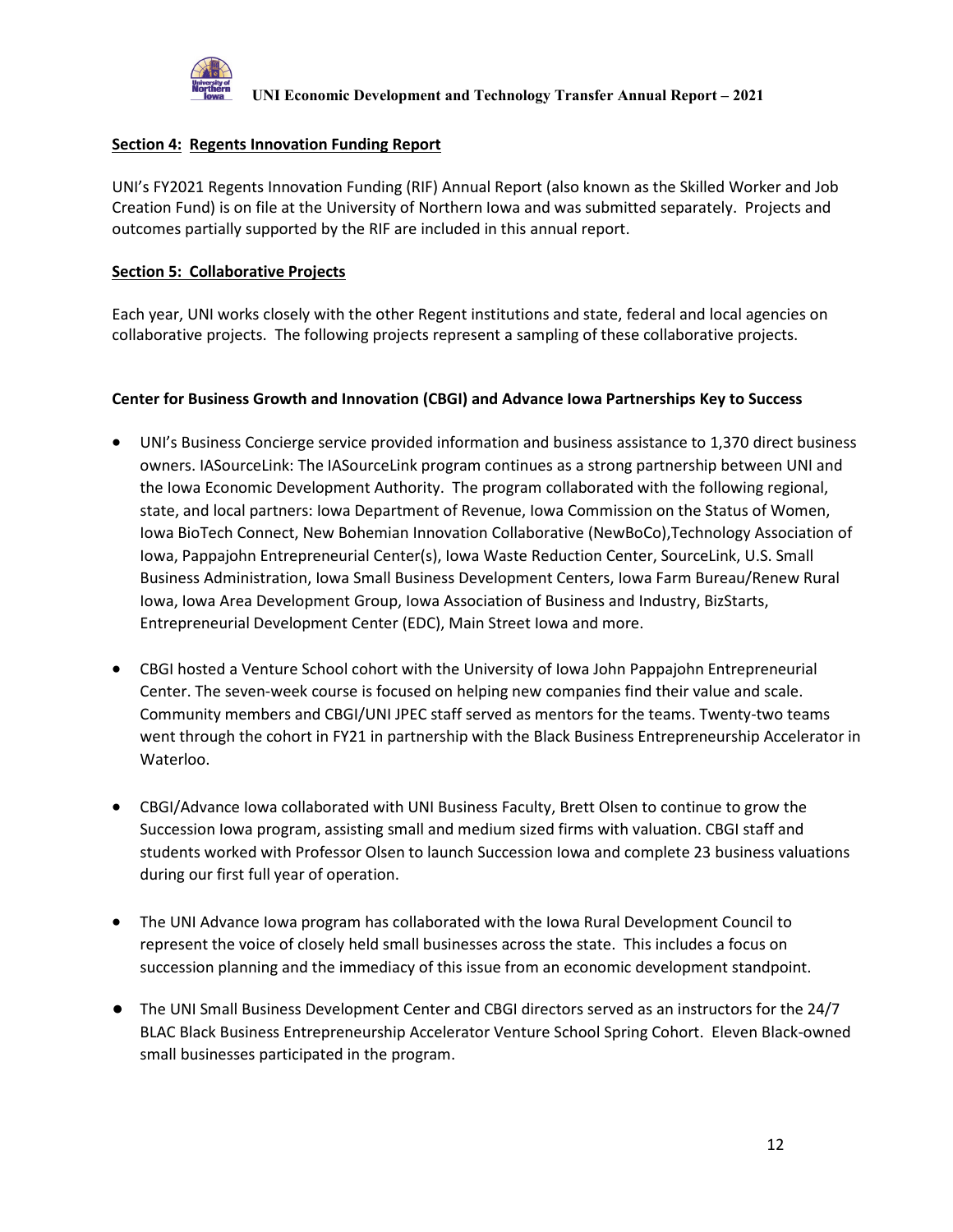

#### **Center for Energy and Environmental Education (CEEE) Collaborated on projects with ISU and UI.**

- CEEE collaborated with the Iowa Commission on Volunteer Service to host a significant AmeriCorps Program with more than 120 service members serving many Iowa communities, school districts and municipalities.
- CEEE and ISU Extension are working closely together on local food initiatives in Region 9 Extension, which includes Black Hawk and surrounding counties. UNI and ISU Extension have jointly funded a local food coordinator to expand local markets for local agricultural products among institutional buyers, and make locally grown foods visible to the residents of the region.
- CEEE works collaboratively with various faculty in the University of Iowa College of Public Health and environmental engineering to improve environmental health in Iowa.
- The Black Hawk County Health Department partnered with the CEEE to complete the Black Hawk County Community Food Assessment (CFA) with the directive of ensuring that the assessment looks at the entire food system to see how the region's food system measures up to being fair, sustainable, and racially equitable while addressing the priority issues of obesity and poverty.

### **The Geoinformatics Training Research Education and Extension (GeoTREE) Center partnered with state agencies, education entities, and local governments across Iowa**

- GeoTREE updated the Iowa contribution for the National Hydrography Dataset In collaboration with the Iowa Department of Natural Resources.
- GeoTREE developed a web mapping application in collaboration with the UNI Institute for Decision Making, Strategic Marketing Services, and Iowa Economic Development Authority for a project related to COVID-19 impact on Iowa businesses.
- GeoTREE developed dynamic mapping and visualization resources for the UNI Tallgrass Prairie Center Prairie on Farms and Iowa Roadside Management Program as part of an IDALS funded project.

### **Institute for Decision Making (IDM) and Strategic Marketing Services (SMS) Collaborates with Iowa Economic Development Authority, Iowa Finance Authority, Iowa Workforce Development, Iowa utilities, local economic development organizations, and statewide associations**

• IDM, in partnership with Strategic Marketing Services (SMS), assisted the Iowa Economic Development Authority (IEDA) and Iowa Finance Authority (IFA) with the development, implementation and analysis of two statewide COVID-19 business impact surveys. Survey 1 had nearly 14,000 respondents and Survey 2 had over 9,600 respondents. Collaborators included the Professional Developers of Iowa, the Iowa Restaurant Association, Iowa Association of Business and Industry, Iowa Business Council, Iowa Council of Foundations, United Ways of Iowa, Iowa Small Business Development network, Iowa Department of Education, and Iowa Workforce Development. Seventy summary reports were prepared for economic development organizations using data from Survey 1.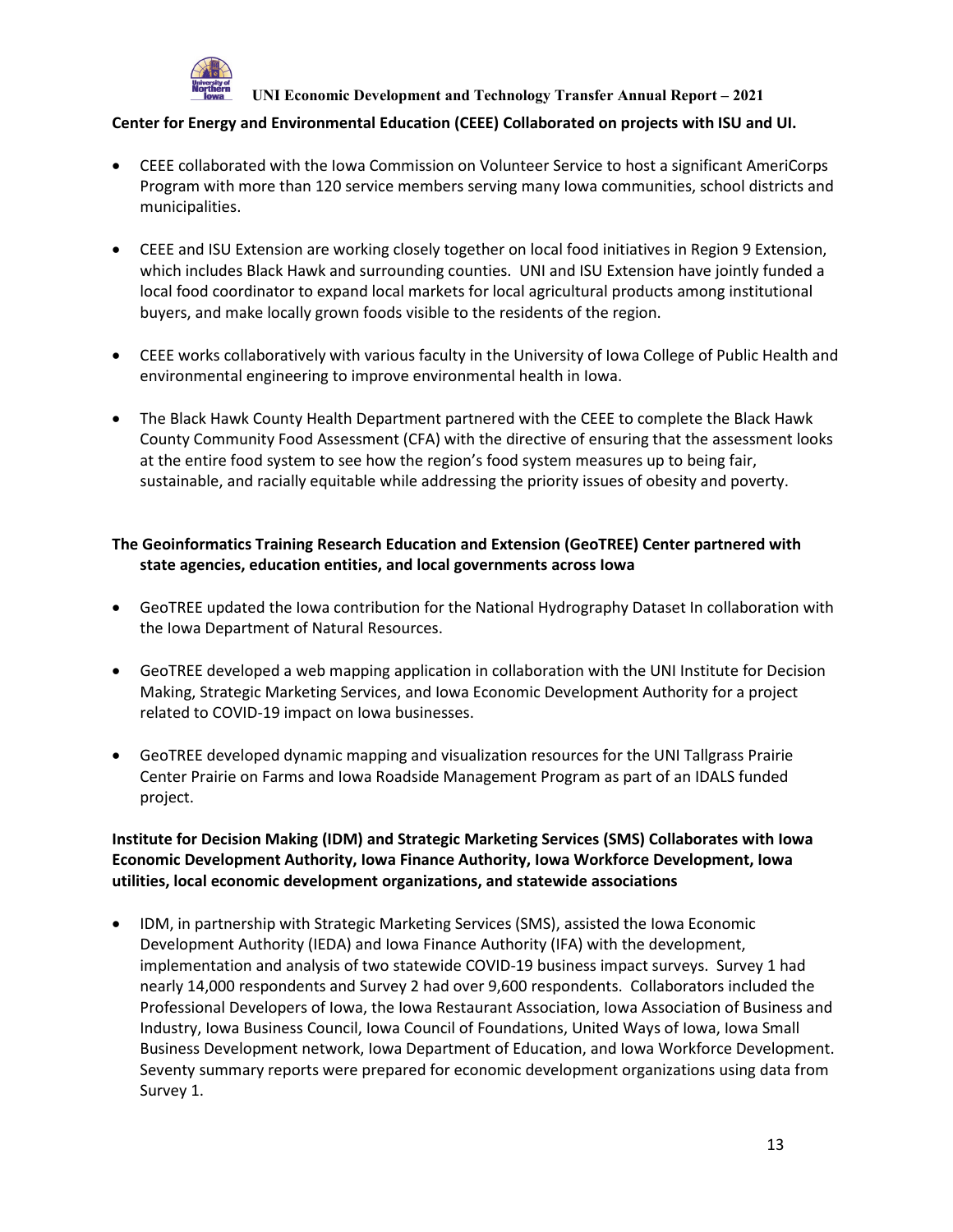

- IDM, in partnership with Strategic Marketing Services (SMS), continued to assist the BEST of Iowa Management Team (Iowa Economic Development Authority, MidAmerican Energy, Black Hills Energy, Alliant Energy and the Iowa Area Development Group) analyze data from interviews completed with Iowa companies, which are in one of the 12 distinct industry clusters driving Iowa's economy or were identified as major employers by the BEST of Iowa Management Team. The interview data was collected by economic development organizations across Iowa. The findings were used in evaluating and revising the economic development assistance provided to Iowa companies by the state of Iowa, the utility companies and economic development organizations around Iowa.
- IDM continues to assist Iowa Workforce Development (IWD) with the implementation of laborshed surveys across Iowa that are utilized by economic development organizations in their work with existing businesses and prospective businesses that are considering an Iowa location. In partnership with the UNI Mathematics Department, IDM assisted IWD with updating the statistical model used to produce workforce estimates for laborshed areas and tested the feasibility of enhancements to the model. IDM also provided IWD technical assistance as they implemented a statewide surveying process that was being funded by IWD and the Iowa Economic Development Authority.

### **Iowa Waste Reduction Center (IWRC) Collaborates with State and National Partners**

- The IWRC has partnered with the Iowa Recycling Association, the United States Composting Council (USCC), public sector organizations, and private industry to begin the process of bringing a state chapter of the USCC to Iowa.
- The Iowa Waste Reduction Center has collaborated with economists from UNI and Arizona State University, as well as the Iowa Brewer's Guild to continue a multi-year research project focusing on sustainability in craft brewing as part of the Green Brewery project.
- The IWRC has partnered with four DoD facilities to operate as satellite locations for the STAR4D painter certification course. Instructors from US Marine Corps US Army sites trained 196 painters.
- The IWRC collaborated with the Iowa Department of Natural Resources and the United States Environmental Protection Agency through the Strategic Goals Program to plan and produce three webinars providing pollution prevention and environmental assistance to Iowa businesses.

#### **John Pappajohn Entrepreneurial Center (JPEC) Collaborations**

• JPEC partnered with the University of Iowa to provide Venture School programming to the first allblack accelerator program launched in the state of Iowa. The Black Business Entrepreneurship Accelerator is a program of the non-profit, 24/7 Black Leadership Advancement Consortium. This initiative is an intentional and direct approach to address disparities highlighted by the 24/7 Wall Street Report (the 2018 report designated Waterloo/Cedar Falls as the worst place in the United States for African-Americans in terms of social and economic disparities. Twelve business owners participated in the fall cohort and 11 business owners participated in the spring cohort.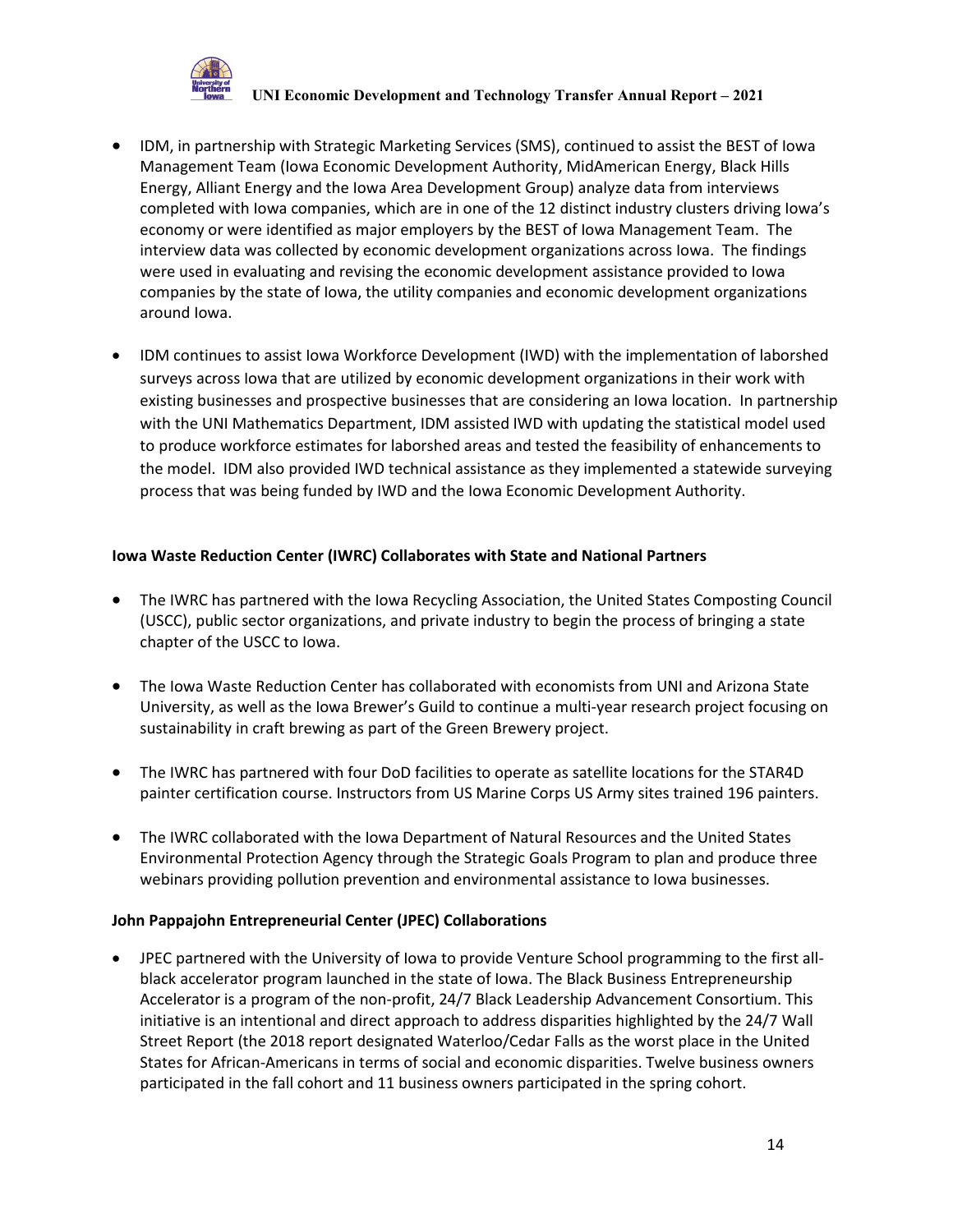

- JPEC and CBGI partnered with the Cedar Valley CAPS program to create a virtual, two-day team building workshop to kick-off the CAPS program for both the fall semester and spring semester and assist 118 students from the Cedar Valley region with the Business Solutions strand.
- JPEC partnered with UNI's International Recruitment and Admissions Department and EdPrograms to present the Panther Cage Challenge to 55 Pakistani High School students who worked with UNI student entrepreneurs to develop their business pitch.
- JPEC provided coaching and pitch feedback to students participating in the Pi515 summer course. Pi515 is a non-profit located in Des Moines that empowers refugee and underserved youth by teaching coding, innovation, entrepreneurship and critical thinking skills.

## **Recycling and Reuse Technology Transfer Center (RRTTC) and Panther Initiative for Environmental Equity and Resilience (PIEER) Collaborates with regional organizations**

- RRTTC continued for the second year to collaborate with UNI Study Abroad and with the Universidad Latina de Costa Rica. Ulatina students traveled to Iowa to participate in an English Language and Sustainability Immersion Program. Immediately following this experience, U.S. students traveled to Costa Rica to complete a Capstone course.
- The RRTTC worked with Cedar Falls High School and the school's Environmental Awareness Team to provide guidance to improve the recycling options throughout the school. The RRTTC was able to assist with providing 30 recycling containers to the school and helped the students with proper signage and education on collecting data to gather for future use in other programs.

### **Strategic Marketing Services (SMS) Partners with Iowa Organizations**

- Meals from the Heartland was considering expansion options but wanted to identify which of their preferred locations would offer the best chance for community acceptance and success. SMS assisted Meals from the Heartland with secondary research to evaluate demographic factors favorable to charitable sponsorship and volunteering among four geographic areas: Cedar Rapids/Iowa City, Sioux Falls, Omaha and Kansas City.
- UNI's RRTTC developed a Green Business Practices survey to determine knowledge of and interest in green business practices among Iowa businesses. SMS assisted in streamlining, simplifying, and adjusting the survey to improve user experience. Additionally, SMS helped identify and build a list of businesses/contacts in the industries and locations specified by the RRTTC and qualified and recruited businesses/contacts to take the online survey.

#### **Tallgrass Prairie Center (TPC) Partners with State Agencies and Statewide Organizations**

• The TPC continued collaborating closely with the Iowa State University STRIPS team and the Iowa Nutrient Research Center. The TPC director is on the Leadership Team for STRIPS along with leaders from ISU-Agronomy, ISU-Entomology, ISU-Natural Resources Ecology and Management, and US Fish and Wildlife Service. The TPC shared results of its research and collaborate on field days, seminars and grant proposals.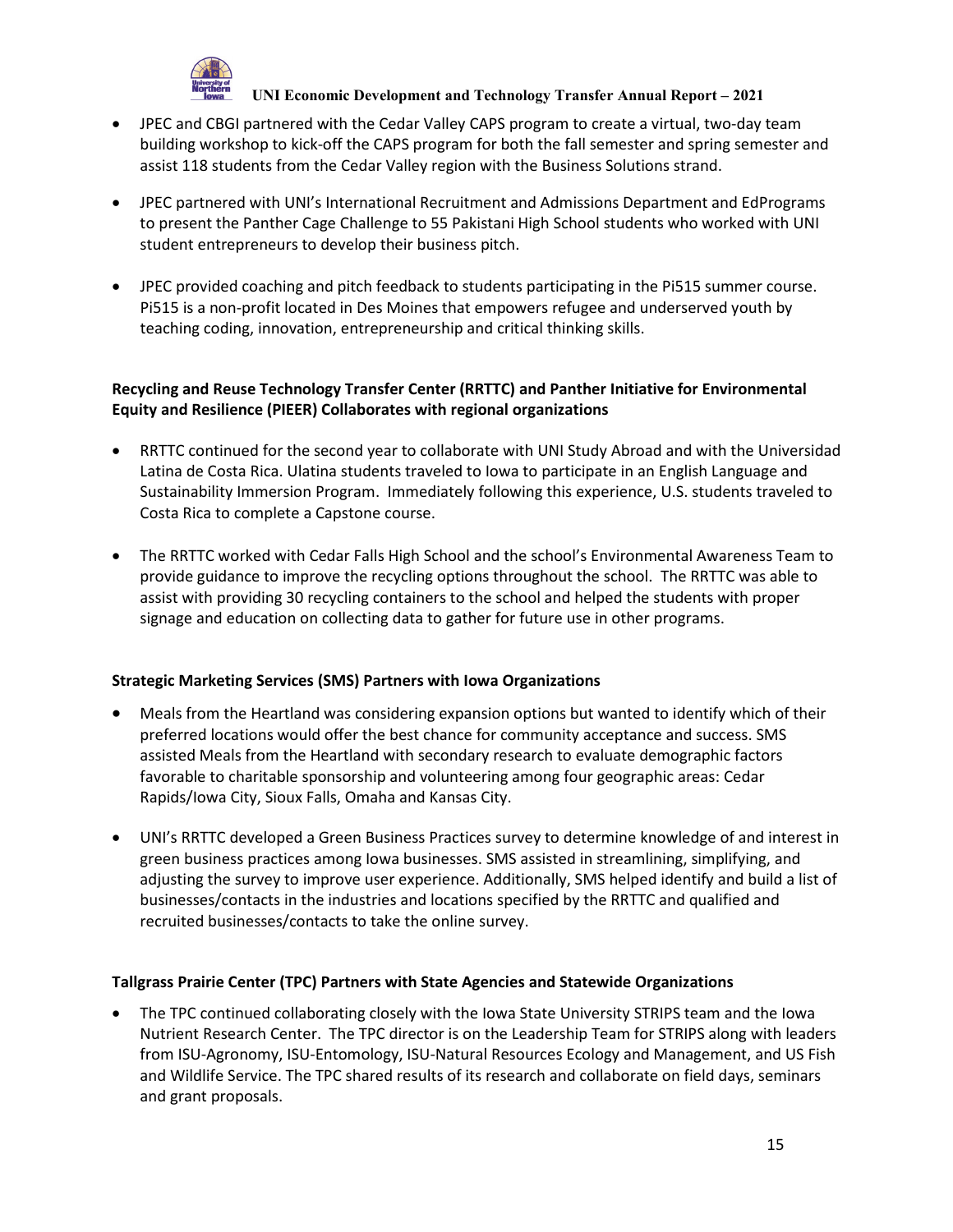

- The TPC collaborated with Practical Farmers of Iowa in hosting the first ever online course, "Botany Beginners" which eventually attracted over 570 participants from Iowa and 14 other states. The course included 6 webinars by various TPC staff, as well as 4 virtual field tours (2 conducted by TPC and 2 by PFI). The associated Facebook page has 438 members.
- TPC's Prairie on Farms Program partnered with the Iowa Economic Development Authority (IEDA) on a Resilience Competition block grant. Additional partners with this grant include the University of Iowa, Iowa State University Outreach and Extension, Iowa Department of Natural Resources and the Iowa Flood Center. As a partner, the TPC works to assist Watershed Coordinators in 8 designated priority watersheds across the state of Iowa to reduce flood risk and improve water quality. The TPC assists county US Department of Agriculture Natural Resources Conservation Service offices and watershed coordinators in 8 watersheds across Iowa to provide tailored technical guidance on prairie restoration.
- The Restoration and Research Program collaborates with Iowa State University's Iowa Nutrient Research Center, which is funding seed mix design research for nutrient reduction. The USDA Farm Services Agency supports research into cost-effective seed mix design for the Conservation Reserve Program, as well as evaluation of CRP pollinator habitat and study of the native seed supply chain.
- The Plant Materials Program hosted the second Native Seed Stakeholders workshop, inviting panelists and workshop leaders from Natural Resource Conservation Service, Allendan Seed Company, Iowa Department of Transportation, Wisconsin Crop Improvement Association, and many other entities involved in testing, growing or buying native seed. The program also collaborated with the USDA-ARS Plant Introduction Station in Ames, Iowa, on collection and stewardship of genetic diversity.
- Iowa Roadside Management coordinated with the Iowa DOT in the administration of a grant from the Federal Highways Administration that provided enough seed to plant over 1,000 acres of county roadsides in Iowa with native plants and coordinated with the Marion County roadside manager and Iowa DOT Living Roadway Trust Fund to plan and implement the 33nd annual roadside conference.

## **Metal Casting Center (MCC) and Additive Manufacturing Center (AMC) Collaborates with UI, ISU, Iowa Community Colleges and other educational institutions**

- The MCC collaborated with the University of Iowa Mechanical Engineering and Art departments on several projects, the largest of which involves the Defense Logistics Agency and Steel Founders Society of America integrating additive manufacturing into their operations and supply chain. The UNI MCC is providing melting and pouring of cast steel for projects involving counter gravity casting, low turbulence gating system development as well as thermos physical property measurement for casting process simulation.
- The AMC is collaborating with Industrial Engineering faculty at Iowa State University on federally funded projects to evaluate and digitally record surface finishes on cast metal components. The work involves both digital capture of surface finish with future planned collaboration in robotic finishing of castings utilizing UNI robotic resources.
- The MCC has collaborated with Northeast Iowa Community College on a federally funded project to develop training materials for additive manufacturing.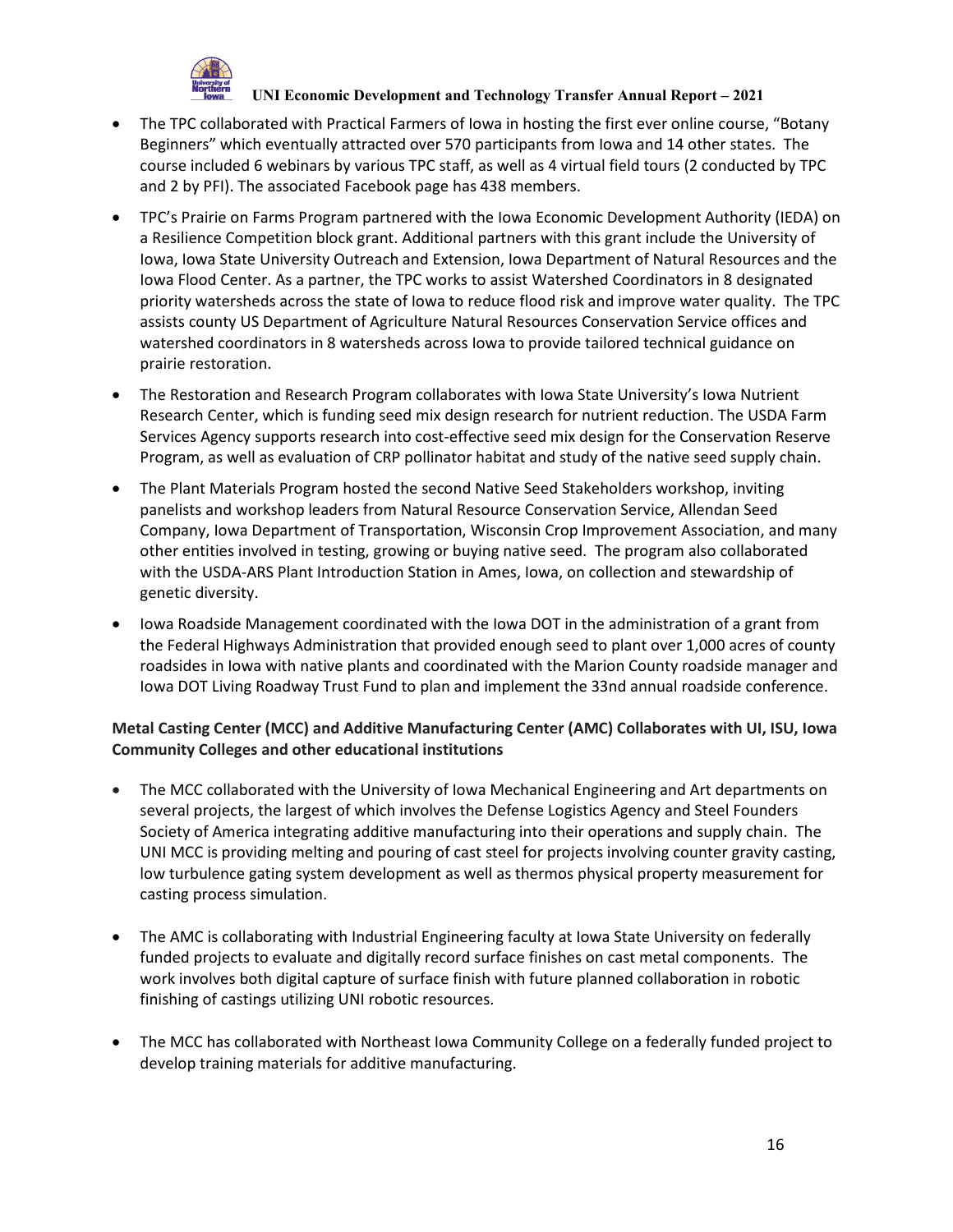

# **Regents Innovation Fund Annual Report – FY21**

# **University of Northern Iowa**

For the past ten years, the University of Northern Iowa has received Regents Innovation Funds (now termed the Skilled Worker and Job Creation Fund) from the Iowa Legislature through the Joint Economic Development Appropriations Subcommittee. This funding is allocated to each of the three Regent institutions for projects to support business development, entrepreneurship, and innovation activities outlined in Iowa Code section 262B. UNI's projects focus on four primary areas: 1) Technology Transfer, Business Incubation, and Additive Manufacturing, 2) Entrepreneurship Outreach and Business Growth, 3) Regional Development, and 4) Competitive and Market Intelligence. This report outlines the programming and highlights results and projects in each of the four areas.

## **Project 1: Technology Transfer, Business Incubation, and Additive Manufacturing**

## **Description of the project**

Technology transfer efforts focus on assisting faculty and staff with disclosures and due diligence. UNI averages 10-12 intellectual property disclosures annually and two-to-three patent applications. Another strategy that has worked well for faculty and staff inventors is joint development agreements with the private sector. UNI will also continue the collaboration with the Iowa State University Research Foundation to help evaluate and commercialize intellectual property.

UNI has two successful business incubation programs to support community entrepreneurs, faculty spinoffs, and student entrepreneurs. The incubators and support facilities offer a physical link between the Iowa business community, campus innovators, and faculty researchers to support business growth. The 8120 Spark Zone is a hub facility on campus, coalescing University research and community entrepreneurs with quality business services to support incubation and growth. The R.J. McElroy Student Business Incubator is a part of the John Pappajohn Entrepreneurial Center and provides a physical location for student entrepreneurs to launch and grow their ventures.

The Additive Manufacturing Center (AMC) remains focused on Foundry 4.0 initiatives and supporting Iowa's Manufacturing 4.0 plan. Some specific areas of progress have been the installation of an automated investment casting shelling line, the integration of sensors and big data in the casting process (IoT), automation and robotics, and investment casting. Expanded engagement is planned with Youngstown State and the National Center for Defense Manufacturing and Machining (NDCMM) to provide support for the Department or Defense casting supply chain.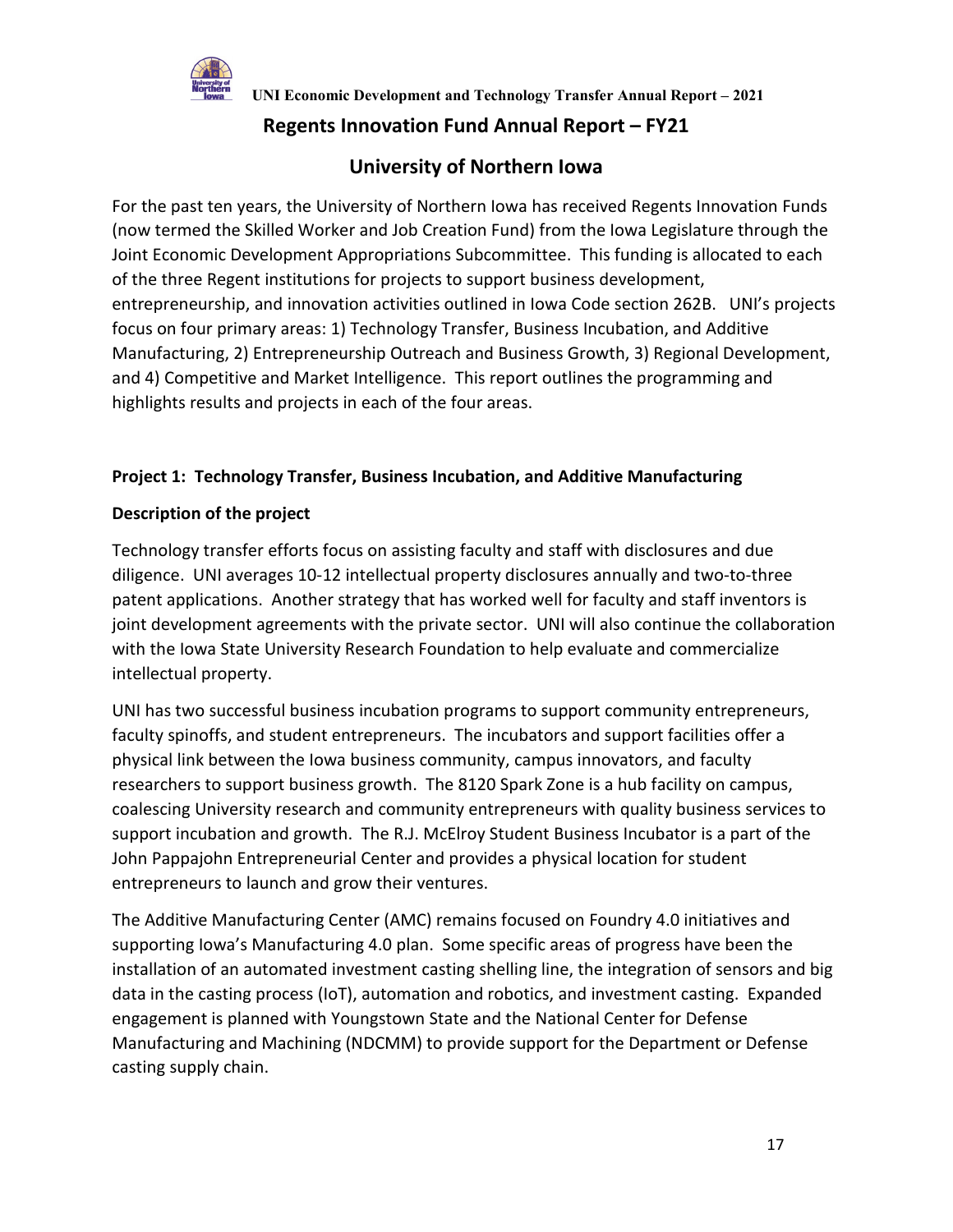

### **What results have been achieved in the past year?**

UNI's incubators housed 18 businesses in the past year and 15 of these companies were new startups. In total, these companies have grown to 47 employees. Student entrepreneurs participated in three separate sessions of the Early Founder program, which resulted in increased participation in the Student Business Incubator. Of the students graduating from the incubator with a business, approximately three out of four remain in business or have become involved in a subsequent venture. UNI's incubation efforts also collaborated with Red Cedar to assist 22 additional companies in the Millrace Coworking space in Cedar Falls. An additional 107 companies were launched with UNI assistance. In the past decade, 90 community-based entrepreneurs have graduated from UNI incubators and into the regional economy.

Technology transfer efforts were impactful despite the challenges of COVID-19. An additional 11 disclosures were received and three demonstrate commercial potential and are moving forward. Approximately \$4.1 million in revenue was generated by small businesses and entrepreneurs using UNI technologies. Three late-stage faculty research projects were assisted with research grants for projects that demonstrate commercial potential, two joint development agreements were initiated, and there were two additional UNI intellectual properties that were licensed and are actively being offered to the market.

Additive manufacturing expanded this past year with additional equipment purchases and installation. Applied research in refractory materials was conducted for ceramic sands and with 3D printer manufacturers. The AMC is working with CESMII, The Smart Manufacturing Institute, to share progress in embedded IoT sensors for the metal casting process. UNI has been asked to become a satellite center for the CESMII organization. Faculty in the Department of Technology are also working towards this effort.

As visitors returned to the AMC, an open house was held in conjunction with Stratysis and 125 persons attended from area manufacturers and foundries. For the year, approximately 1,000 visitors were hosted at the AMC. Collaborations with other universities continues within Iowa by sharing facilities and expertise in additive manufacturing and metal casting. The AMC is also collaborating with universities outside Iowa including Youngstown State and Texas El Paso, combining joint expertise with specialties in computer data acquisition and wireless communication technologies.

# **Examples of projects**

The Early Founders student entrepreneurship program in the John Pappajohn Entrepreneurial Center was conducted in the summer of 2020, winter break 2020-21 and early summer of 2021. The program continued its virtual format due to COVID-19 with 14 students participating in the summer cohort, 11 in the winter cohort and an additional 10 in the recent summer cohort. Most of the student businesses that have not graduated are now tenants in the R.J. McElroy Student Business Incubator. The Early Founders program is receiving additional private donor support and will be expanded.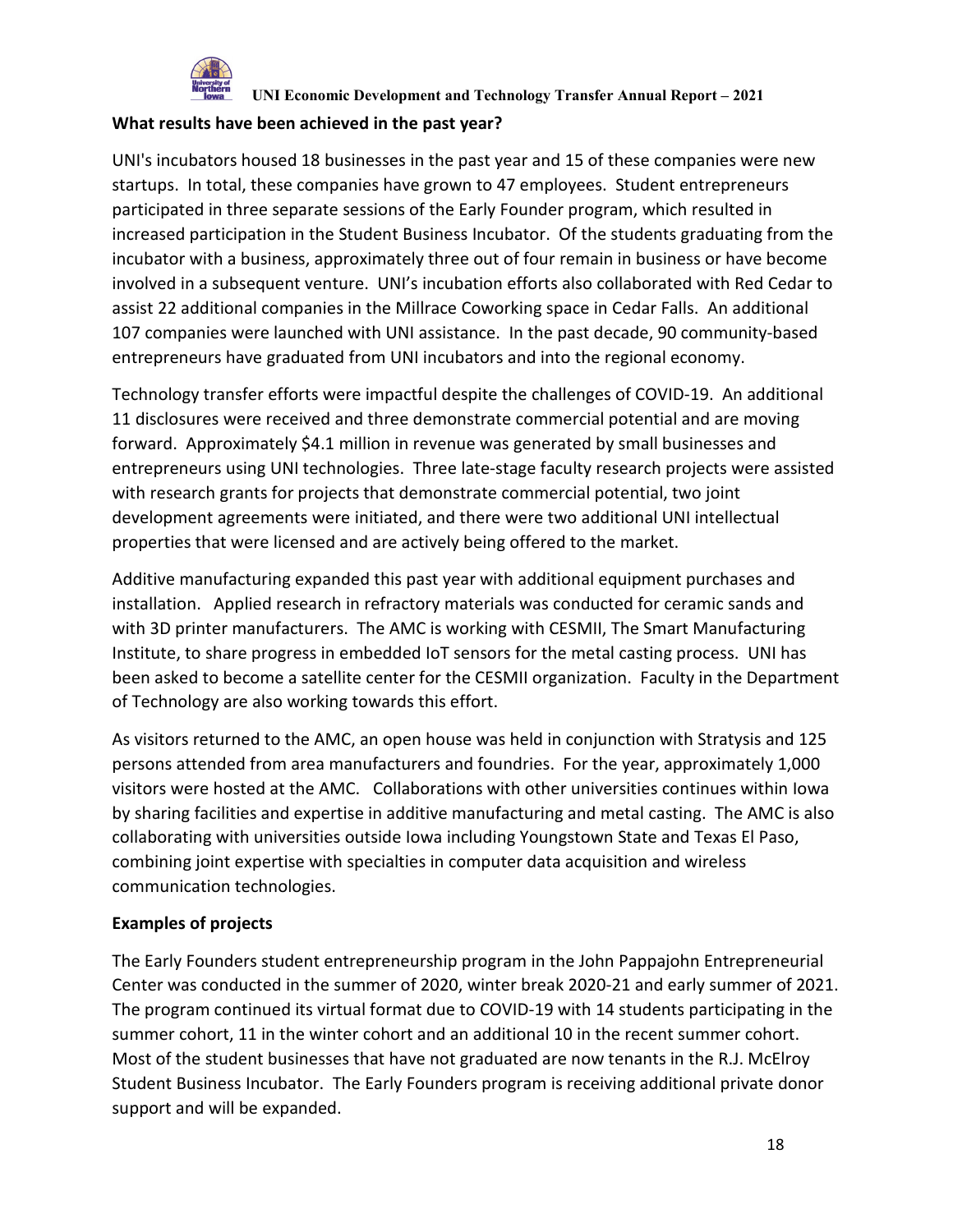

The AMC reorganized to place emphasis on Manufacturing 4.0 technologies, with a focus on sensors, IoT, automation, and additive manufacturing. Progress was made toward a fully automated investment casting shelling line. The AMC conducted applied research in refractory materials and ongoing research in wax and ceramics for additive manufacturing. Additional investigations were conducted with the American Foundry Association and include surface finish improvements through post processing methodologies. The AMC continued to support the defense industry supply chain in Iowa by providing engineering assistance and new and emerging manufacturing technologies.

# **Plans for next year**

Plans for FY2022 include finalizing installation and demonstration of the burnout furnace for the automated investment casting shelling system along with robotic integration of a high temperature post-processing furnace. The system is scheduled to be operational by September 2021. The Investment Casting Institute will hold its annual meeting in conjunction with a tour of the newly automated shelling system. The AMC has received a new binderjet printer that will be used to support the research into direct printing of investment casting shells. A third large industrial beta-level sand printer will be installed and prepared for commercialization. The printer has been designed collaboratively by the company and the AMC and represents a significant improvement in speed from existing technology. The AMC will continue work on addressing industry needs for support and guidance in Manufacturing 4.0 technologies and shift emphasis to becoming a Foundry 4.0 Center.

Intellectual property workshops will be expanded to educate faculty, staff, and graduate students about the resources and assistance that is available to further develop technologies and ready them for commercialization. Innovator workshops will be continued for faculty and staff innovators to expand emphasis on commercialization. The Intellectual Property Team will work to grow the program from four participants and tailor the program to meet the unique needs of UNI.

Substantial reorganization of innovation programs has begun and will allow for more emphasis in innovation in the industrial sector and with the defense sector. Incubation services and space will expand to create an environment for more collaboration and spinoffs. Business transition will also be a priority and new partnerships are being formed to explore alternative types of business structures, including business coops.

# **Project 2: Entrepreneurship Outreach and Business Growth**

# **Description of the project**

UNI Entrepreneurship Outreach and Business Development programs focus on serving small-to medium-size enterprises through the Advance Iowa program. This is a statewide program in the CBGI, which has created new programming to fill gaps in the small- and medium-size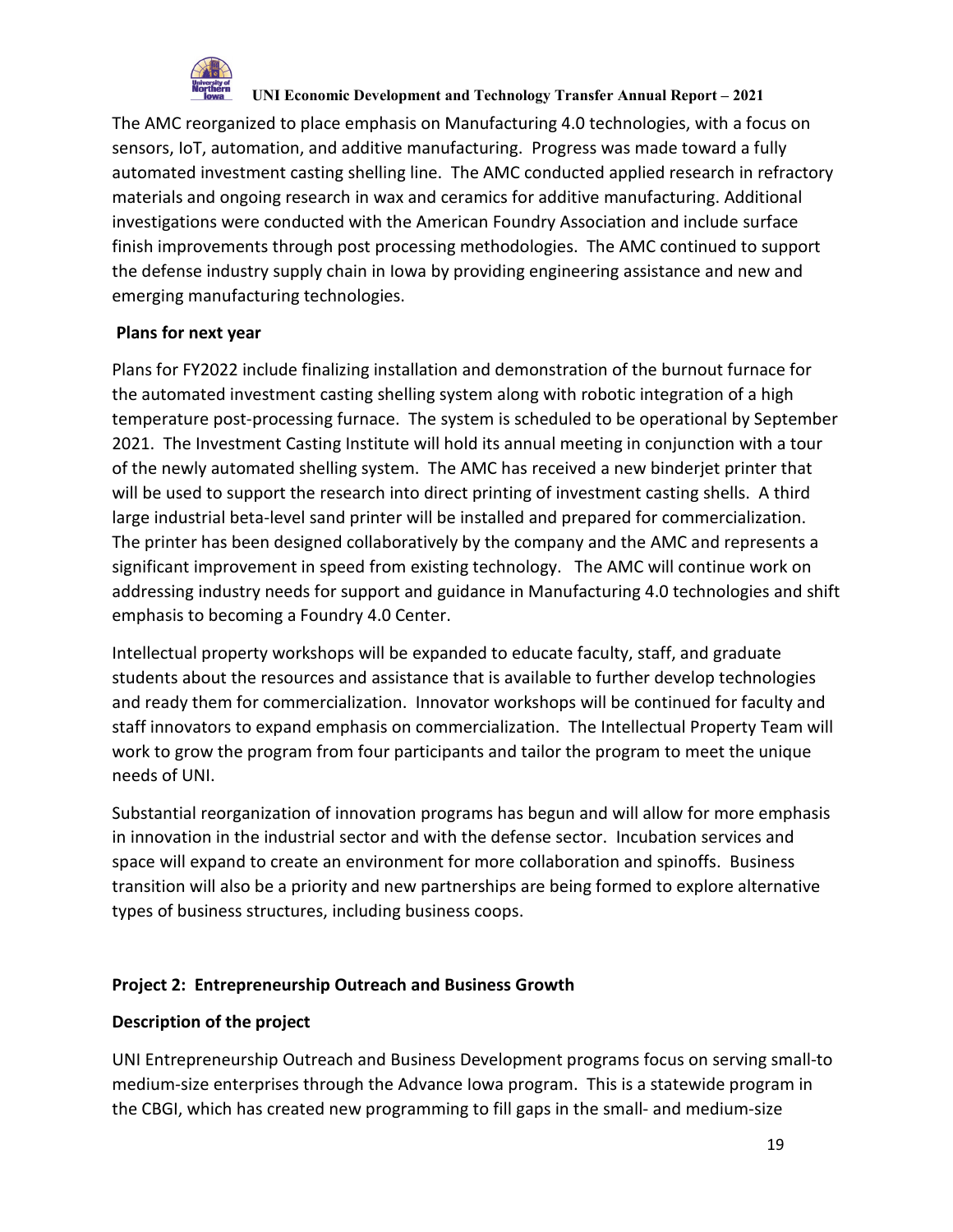

business ecosystem. The CBGI is the producer and manager of resources found at IASourcelink.com, which is an online resource guide for entrepreneurs. Other direct services offered alongside the IASourcelink program include the Business Concierge, which supports small businesses with their specific questions and research related to business growth. Student teams are engaged in helping small companies improve their digital presence through Panther Biz HQ.

The CBGI also works with family-owned businesses to improve their family governance and assist with generation transition of ownership. Additional services are helping to plan and prepare for the successful transition of business ownership and to provide leadership development services to prepare the next generation of business owners. Services are also offered to improve existing business operations and to help introduce innovation into the core strategy of our client companies.

## **What results have been achieved in the past year?**

IASourceLink serves many businesses each year with direct assistance. A Chat Box was added to the site this past year and resulted in approximately 100 active chats each month. The success resulted in the need to add another program associate to the program. Overall, more than 73,000 people accessed the site to find Iowa business resources. CBGI partnered with the Iowa Department of Revenue to host seven webinars on IASourceLink with more than 2,200 attendees. The Business Concierge directly served 1,370 Iowa small businesses and service providers. Panther Biz HQ continued to engage students and they worked closely with 22 Iowa companies to improve their online marketing and brand presence. During FY21, 163 Advance Iowa clients were served in 67 Iowa counties. Since the program's creation, Advance Iowa has served 1,108 businesses in Iowa. In FY21, Advance Iowa continued the UNI Family Business Forum, hosting six breakfast series events in the fall of 2020 and spring 2021. This breakfast series was attended by 371 people representing 57 family businesses.

### **Examples of projects**

According to an article by Astrachan and Shanker, titled "Family Business Contribution to the US Economy," family businesses generate more than 60 percent of US GDP and 75 percent of private sector jobs. These businesses are often the economic engine for rural communities across Iowa, providing employment, identity, and philanthropic resources to many places that Iowans call home. The UNI Family Business Forum returned for a third year, but moved to a virtual format due to COVID-19. The change to virtual resulted in an increased participation and more geographic diversity. The Family Business Program also expanded the Next-Gen Peer groups and started a Legacy Peer Group.

Through web form integrations and website automation, the IASourceLink team were able to grow direct connections with Iowa businesses through the Business Concierge by more than 50 percent, reaching an all-time high of 1,370 business interactions. Additionally, self-directed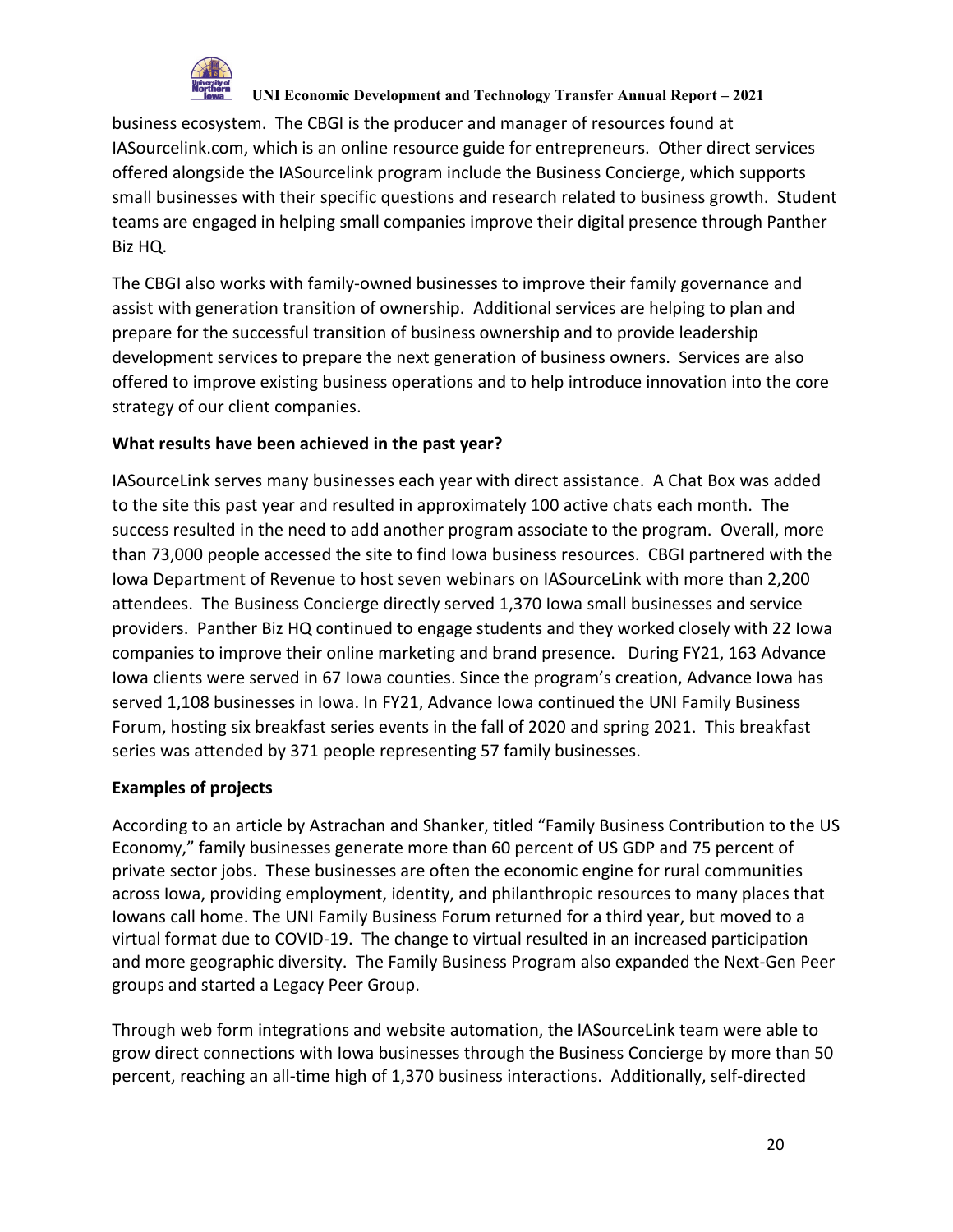

guides were created that allowed more than 300 people to get immediate assistance they needed to start their business.

## **Plans for next year**

Advance Iowa is making business ownership transition a major focal point of programming for the coming year. Recognizing that for many rural businesses, the prospective new ownership will come from within the organization or community, Advance Iowa is partnering with private sector service providers, private foundations, and state agencies to provide support to transition many of these operations to an employee owned model. An estimated 200 participants from 50 distinct geographical communities will participate in various work sessions aimed at educating current and future business leaders in employee ownership.

IASourceLink, the Iowa Business Concierge, and the Panther Biz HQ will all be expanded to further reach across Iowa. These programs will continue to integrate the student experience with small business support programs and will provide high-end services remotely.

# **Project 3: Regional Development**

# **Description of the project**

The Institute for Decision Making (IDM) continues implementation of the EDA University Center's Business Retention and Expansion through Innovation (BREI) project focusing on helping businesses enhance their innovation and helping economic development organizations (EDOs) enhance their BRE programming. This past fiscal year's project has had a particular focus on building awareness of Industry 4.0/Manufacturing 4.0 among EDOs and community leaders and IDM is a partner in the statewide Industry 4.0 Partner Consortium that was organized by Iowa's community colleges, and the Iowa State University's Center for Industrial Research and Service (CIRAS).

Moving forward, IDM will continue to assist local economic development organizations (EDOs) as they incorporate new discovery processes and protocols into their traditional BRE efforts, elevate their understanding of Industry 4.0/Manufacturing 4.0, and serve as catalysts for businesses utilizing technology for internal product development, process enhancement, and commercialization. Additionally, IDM will continue to facilitate an Intrapreneurship Resource Network (IRN) of service providers designed to enhance collaboration among the participants.

With the ongoing impacts of the COVID-19 pandemic, IDM led efforts to complete the third statewide business impact survey, which included a statewide report for the Iowa Economic Development Authority/Iowa Finance Authority (IEDA/IFA), a statewide report on nonprofits, and a statewide report on rural respondents for the Empower Rural Iowa Task Group and the Iowa Rural Development Council. IDM will conduct a fourth statewide business impact survey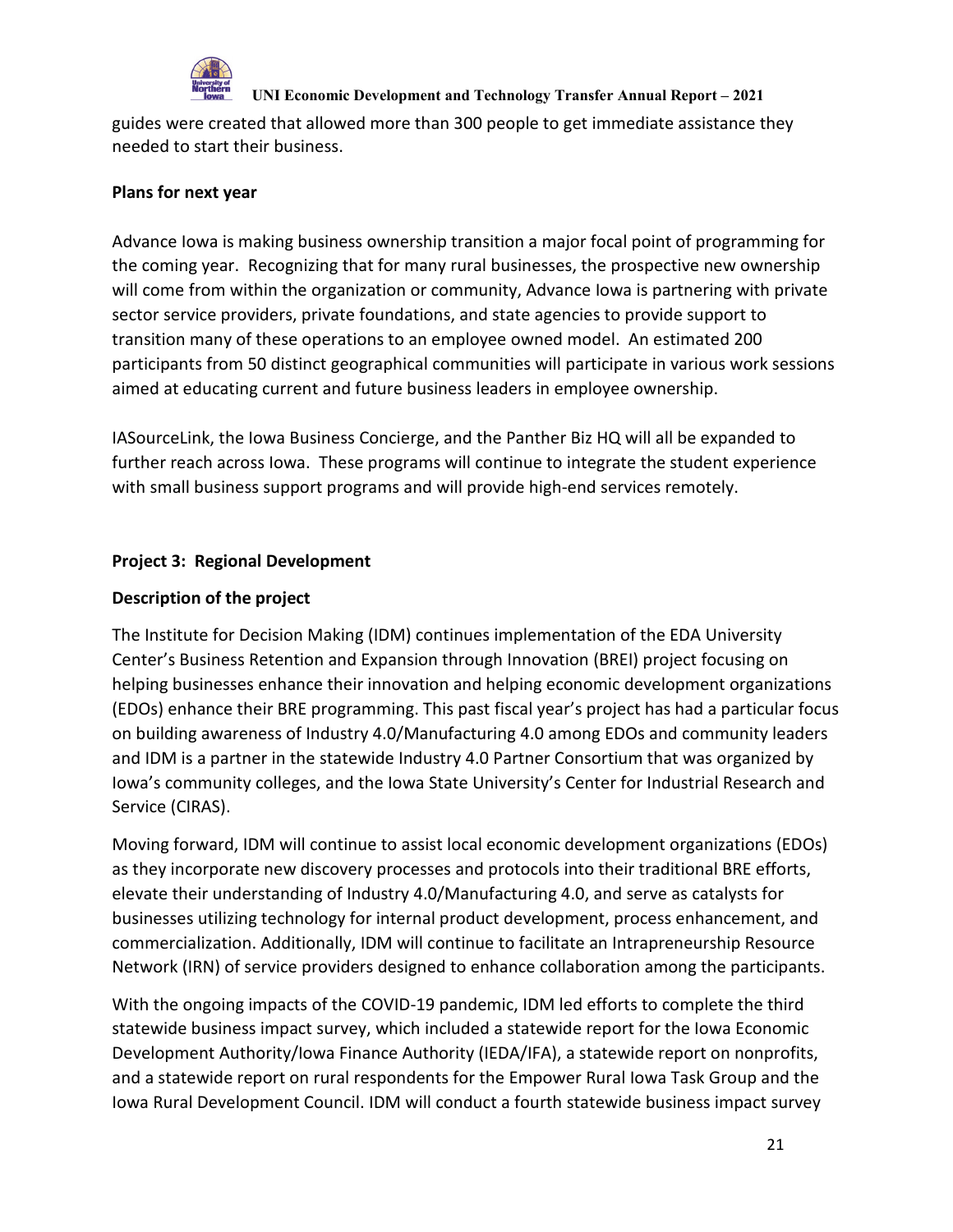

during the next fiscal year, develop additional statewide and local survey data reports, and share best practices for assisting impacted businesses through the recovery process.

IDM continued to assist the Business Expansion and Strategic Trends (BEST) of Iowa program in adjusting the statewide implementation of BRE programming due to the COVID-19 pandemic. Efforts included revising the interview questions and processes used by local EDOs. IDM will continue to assist the BEST Management Team and EDOs with implementing the new interview questions and processes. IDM will assist with developing a statewide report documenting the existing industry interview results. IDM will also assist with updating the BEST of Iowa Local Reporting Template tool for local EDO's to utilize in comparing their existing industry data with statewide data.

Additionally, IDM continues to assist the Governor's Empower Rural Iowa and the Iowa Rural Development Council with regional and statewide rural development programming. IDM will also continue to assist the Iowa Department of Education, Iowa Workforce Development, and the Sector Partnership Leadership Council to support the regional sector partnerships around the state. IDM will continue supporting regional industry targeting, marketing, organizational management, and planning efforts as requested.

## **What results have been achieved in the past year?**

During the past fiscal year, IDM continued implementation of the University Center's BREI project; with a particular focus on assisting EDOs, community leaders and service providers elevate their awareness of Industry 4.0/Manufacturing 4.0. IDM developed and delivered a series of Industry 4.0 trainings for local EDOs, regional economic development groups, community college district leadership teams, and other service providers. IDM joined the statewide Industry 4.0 Partner Consortium that has been organized by Iowa's community colleges, and the Iowa State University's Center for Industrial Research and Service (CIRAS). The Consortium's creation has been spurred by IEDA's release of the report "Seizing the Manufacturing 4.0 Opportunity: A Strategic Plan for Iowa's Manufacturing Industry." Despite the challenges with the COVID-19 pandemic, IDM continued to assist local EDOs in implementing business interviews designed to identify opportunities to assist those businesses to enhance their innovation. IDM continued to work with service providers in the IRN to assist businesses to foster innovation and technology utilization, innovative practices, and research and development.

IDM continued to assist the Iowa Economic Development Authority/Iowa Finance Authority (IEDA/IFA) gather information from businesses related to the ongoing impacts of the COVID-19 pandemic. IDM led the completion of a third statewide survey and a statewide analysis and a report was completed for IEDA/IFA for the survey. A statewide report on the rural respondents was completed for the Empower Rural Iowa Task Group and the Iowa Rural Development Council, and a statewide report on nonprofit respondents was completed on behalf of the Iowa Council of Foundations. More than 30 local and regional reports were produced for EDOs,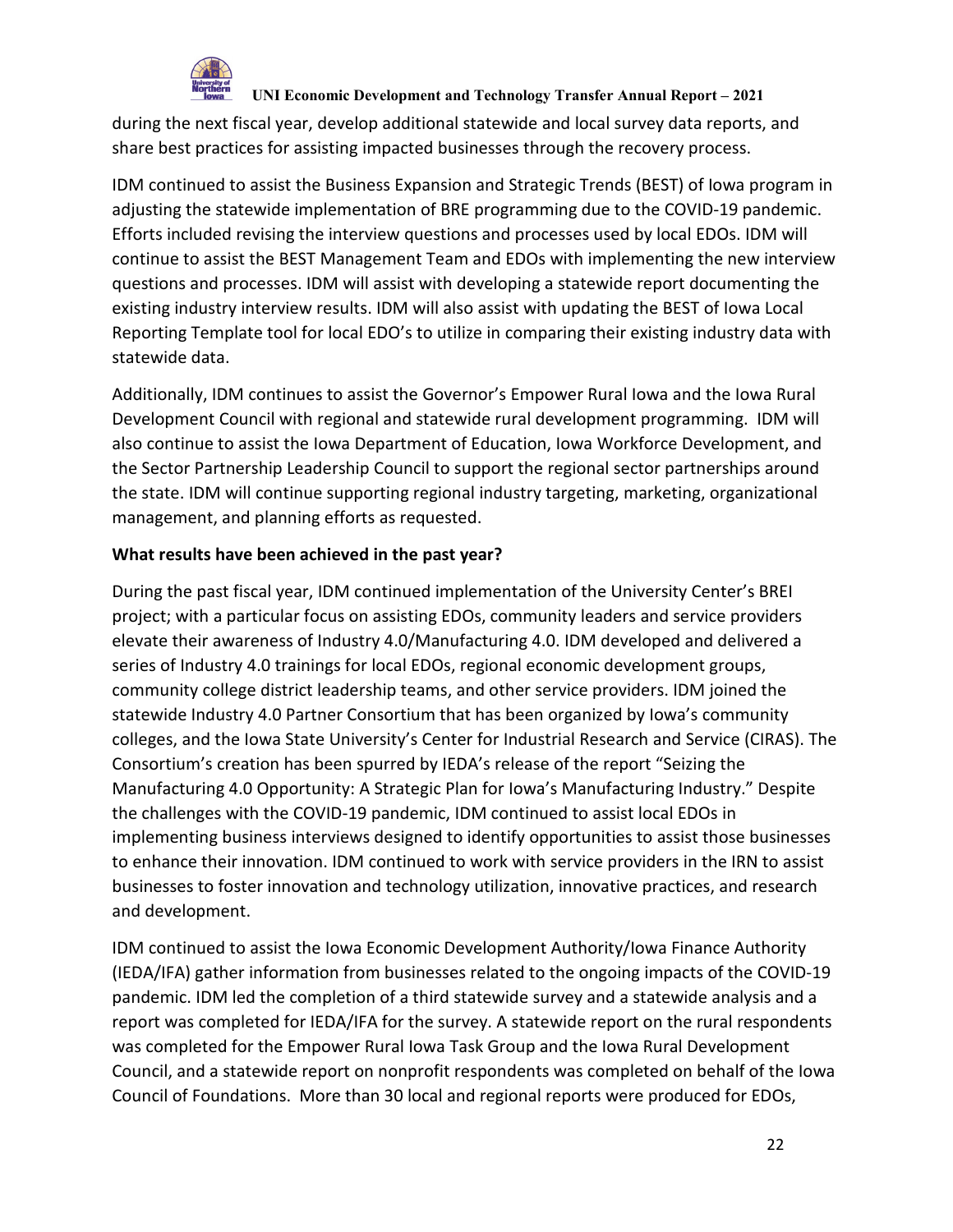

chambers of commerce, and all of the state's Small Business Development Centers. Additionally, IDM provided several statewide presentations organized by Main Street Iowa and the Iowa Council of Foundations.

Due to the COVID-19 pandemic, IDM assisted the BEST of Iowa in revising the interview questions and processes used by local EDOs in their BRE programming. IDM helped with the analysis of the statewide existing industry interview data and development of an Annual Report. IDM assisted in updating the BEST of Iowa Local Reporting Template tool used by EDOs to benchmark their community's and region's data with statewide data. IDM also assisted with developing and presenting a webinar for EDO's on how they could utilize and present their local existing industry data.

# **Examples of projects**

IDM assisted IEDA/IFA in gathering information from Iowa businesses on the impact of the COVID-19 pandemic. The third statewide survey was completed in February and March 2021 with 6,457 businesses responding. Once again, IDM worked with IEDA/IFA staff and other statewide organizations to develop the survey instrument and to encourage businesses statewide to complete the surveys.

Several statewide reports were developed. The first was a statewide analysis and report for IEDA/IFA. A statewide analysis of rural respondents was completed for the Empower Rural Iowa Task Force and the Iowa Rural Development Council, and a statewide analysis and reports were completed for the nonprofit respondents on behalf of the Iowa Council of Foundations. More than 30 local and regional reports were produced following the first survey for EDOs, chambers of commerce, and for all of the state's Small Business Development Centers.

As part of its continued implementation of the University Center's BREI project, IDM identified a need among Iowa's economic developers to elevate their level of awareness of Industry 4.0/Manufacturing 4.0. IDM developed and piloted an Industry 4.0 training session with one of the economic development regions in Iowa. The training was well received and other economic development regions expressed an interest in the training. During this time, IDM was asked to join the statewide Industry 4.0 Partner Consortium that has been organized by Iowa's community colleges and the Iowa State University's Center for Industrial Research and Service (CIRAS). As a member of the Consortium, IDM is delivering a series of Industry 4.0 trainings for local EDOs, regional economic development groups, community college district leaderships and other service providers.

# **Plans for next year**

IDM will continue to assist businesses and local EDOs through the University Center's BREI project in the Cedar Valley region, and continue its participation in the statewide Industry 4.0 Partner Consortium by continuing to deliver Industry 4.0 awareness training in regions around Iowa. IDM will also continue to facilitate the IRN of service providers. IDM will assist in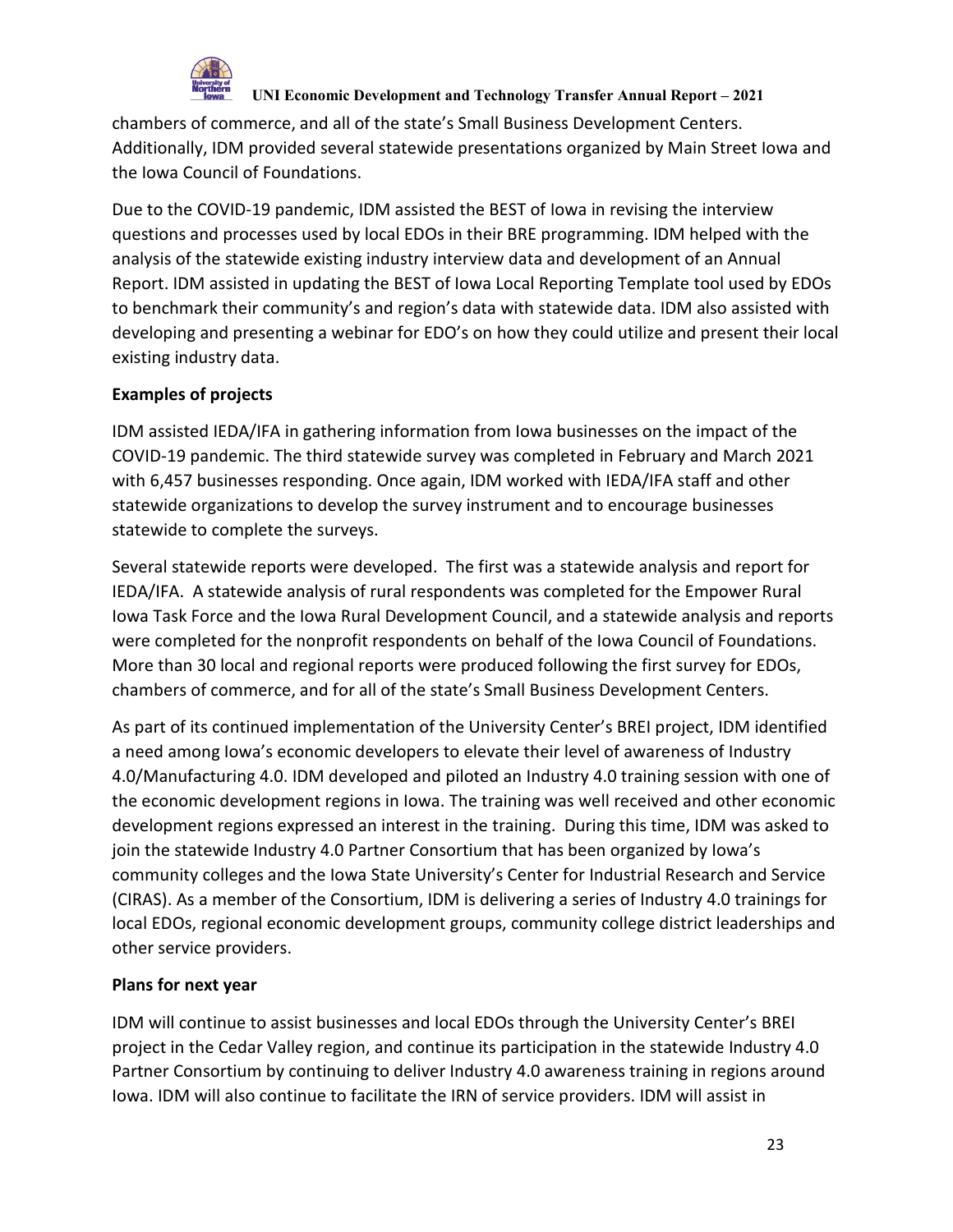

launching a fourth statewide COVID impact survey and provide a statewide report to IEDA/IFA, a statewide rural respondents report, and a statewide nonprofit report. IDM will also continue to provide customized local reports for EDOs, the SBDC's, and others.

IDM will continue to assist the BEST of Iowa program and help the BEST Management Team and local EDOs implement the new interview/survey process. IDM will assist with the analysis of the statewide data and the development of the statewide report. IDM will help to update the Local Reporting Template tool for EDO's to utilize in comparing their existing industry data with statewide data. IDM will provide training for local EDOs focusing on how they can better utilize their BRE programming based upon the data produced through their company interviews.

IDM will continue to support the economic development regions as requested with regional targeting, marketing, organizational management, and planning efforts. IDM will work closing with the Governor's Empower Rural Iowa Taskforce and the Iowa Rural Development Council to develop and implement rural development programming to assist rural communities and regions. IDM will also continue to assist with the statewide workforce efforts and the regional sector partnerships in partnership with the Iowa Department of Education, Iowa Workforce Development, and the Sector Partnership Leadership Council.

# **Project 4: Competitive and Market Intelligence**

# **Description of the project**

Strategic Marketing Services (SMS) develops and manages a competitive and market intelligence program for small- to mid-sized Iowa companies and organizations. The purpose of devoting investments to competitive and market intelligence projects is to foster economic growth across Iowa by stimulating business expansion opportunities. Accurate information is needed to make sound market entry or expansion decisions. Gathering and analyzing information to make sound business decisions is what SMS provides. Established businesses are required to pay at least one-half of their project cost with a match from RIF funds. SMS has a goals of assisting a minimum of 12 Iowa companies per year with either advanced market research projects or tailored consulting services. Priority is given to businesses in the state's target industry clusters.

# **What results have been achieved in the past year?**

The economic impact of the COVID-19 pandemic continued to affect demand for our services. However, SMS again worked with our BCS partners to assist Iowa organizations in understanding the impact of the pandemic in our state. An example of this is our repeat work with IDM in assisting the Iowa Economic Development Authority (IEDA) in studying what Iowa businesses and organizations have experienced during pandemic recovery and how they continue to handle related challenges. Nearly 6,500 Iowa businesses and organizations provided survey responses. Topics included impact on revenue and employment, supply chain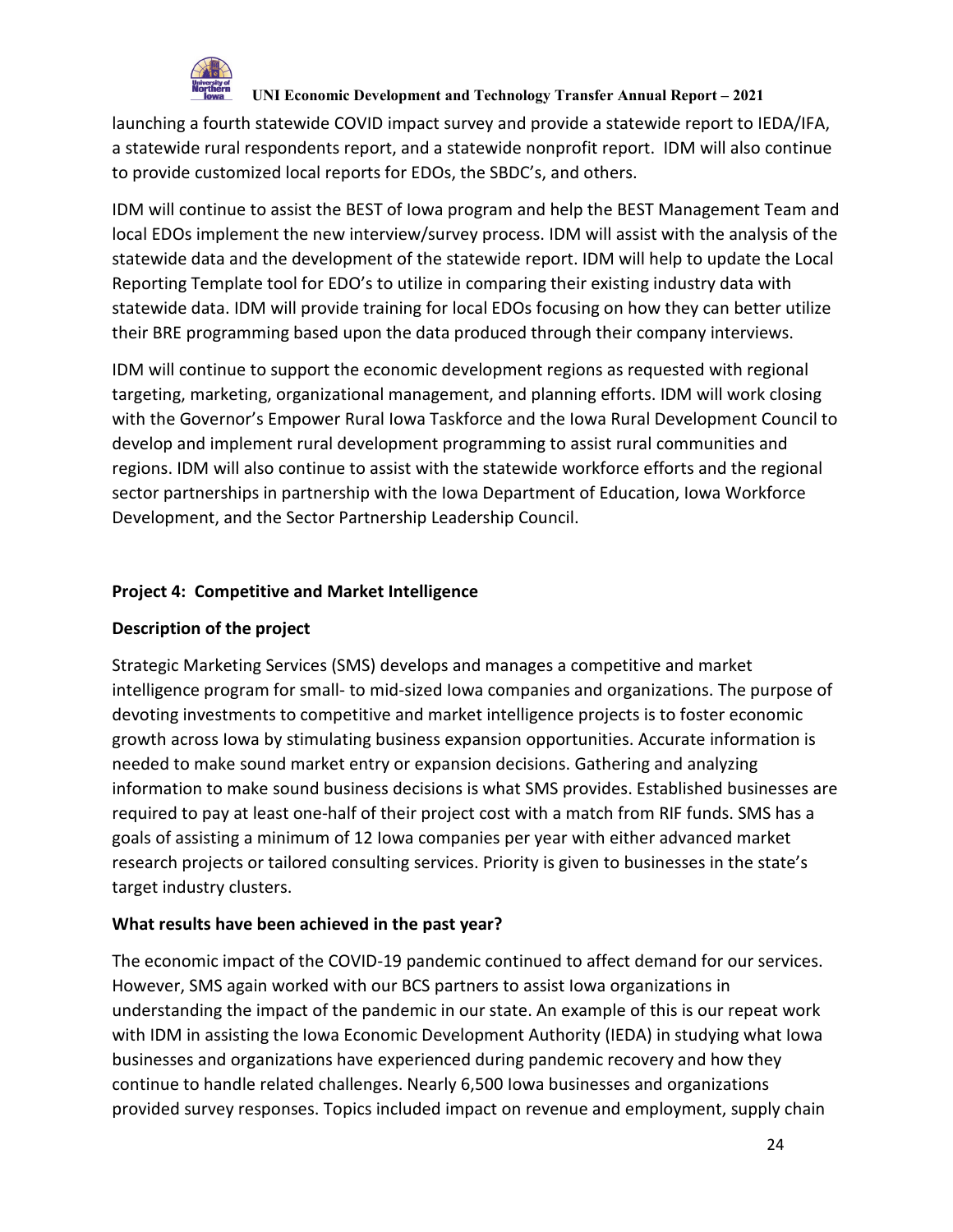

issues, operational concerns, and impact of received financial assistance. The IEDA has utilized the study findings to continue providing needed resources and assistance programs. Additionally, regional, county, and local reports have been provided to economic developers, community agencies, and local decision makers for use in strategy and policy planning.

During FY21, SMS completed five Iowa projects with eight organizations including the BEST of Iowa Management Team comprised of the following organizations: Mid-American Energy, Iowa Area Development Group, Alliant Energy, Black Hills Energy, and the IEDA. Other organizations were the United Ways of Iowa, Charles City Area Development Group, and the Cedar Valley Regional Partnership.

Additionally, SMS provided three consultations to Iowa-based organizations. They included the Iowa 4-H program, Grow Cedar Valley, and the Janesville Consolidated School District.

# **Examples of projects**

SMS in collaboration with IDM once again assisted the BEST of Iowa Management Team (IEDA, MidAmerican Energy, Black Hills Energy, Alliant Energy, and the Iowa Area Development Group) with their annual business study. However, with the unique challenges created by the COVID-19 pandemic in 2020, IDM and SMS expanded their work with the BEST of Iowa team to develop a new set of interview questions and an online interview tool since the local employer interviews needed to be conducted virtually. In a span of three months, 813 Iowa companies from 76 different conties were interviewed with SMS and IDM providing oversight and troubleshooting challenges that arose. This program collects existing business data through interviews with local employers by local economic developers. The data collected helps economic development organizations and their partners identify such things as business expansion opportunities or potential issues that could lead to a business downsizing or closure in their community. The statewide data also helps to inform and shape Iowa's economic development programs and policies.

SMS in collaboration with IDM assisted the United Ways of Iowa in assessing the statewide impact of COVID-19 on the ALICE (Asset-Limited Income-Constrained Employed) population in Iowa to inform how to best support Iowa ALICE families throughout long-term recovery and beyond. A statewide online survey was developed and deployed by local/regional United Way partners. A total of 2,967 surveys were collected and utilized for analysis. Key survey topics included COVID-19 pandemic concerns, overall impact on household income, changes in employment and household finances, impact on households, childcare and education, and assess federal stimulus receipt and utilization of funds. The United Way of Iowa shared key findings and data with their local/regional partners with the aim of providing targeted assistance directly to their constituents.

SMS, in collaboration with IDM, assisted the Cedar Valley Regional Partnership (CVRP) in assessing current wage data for targeted industry sectors and occupations among employers in Black Hawk, Bremer, Buchanan, Butler, Chickasaw, and Grundy counties. Just over 100 regional